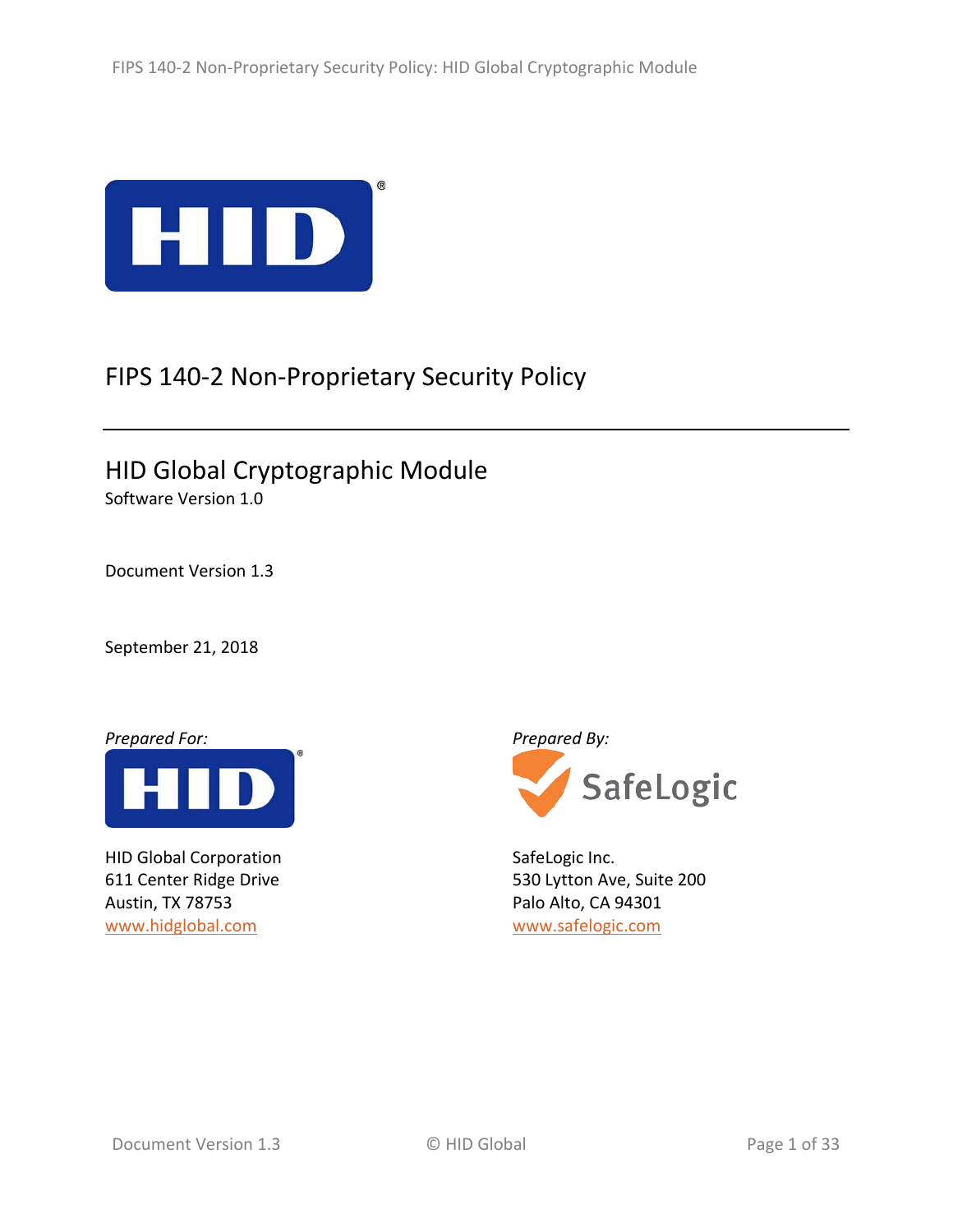FIPS 140-2 Non-Proprietary Security Policy: HID Global Cryptographic Module

### **Abstract**

This document provides a non-proprietary FIPS 140-2 Security Policy for the HID Global Cryptographic Module.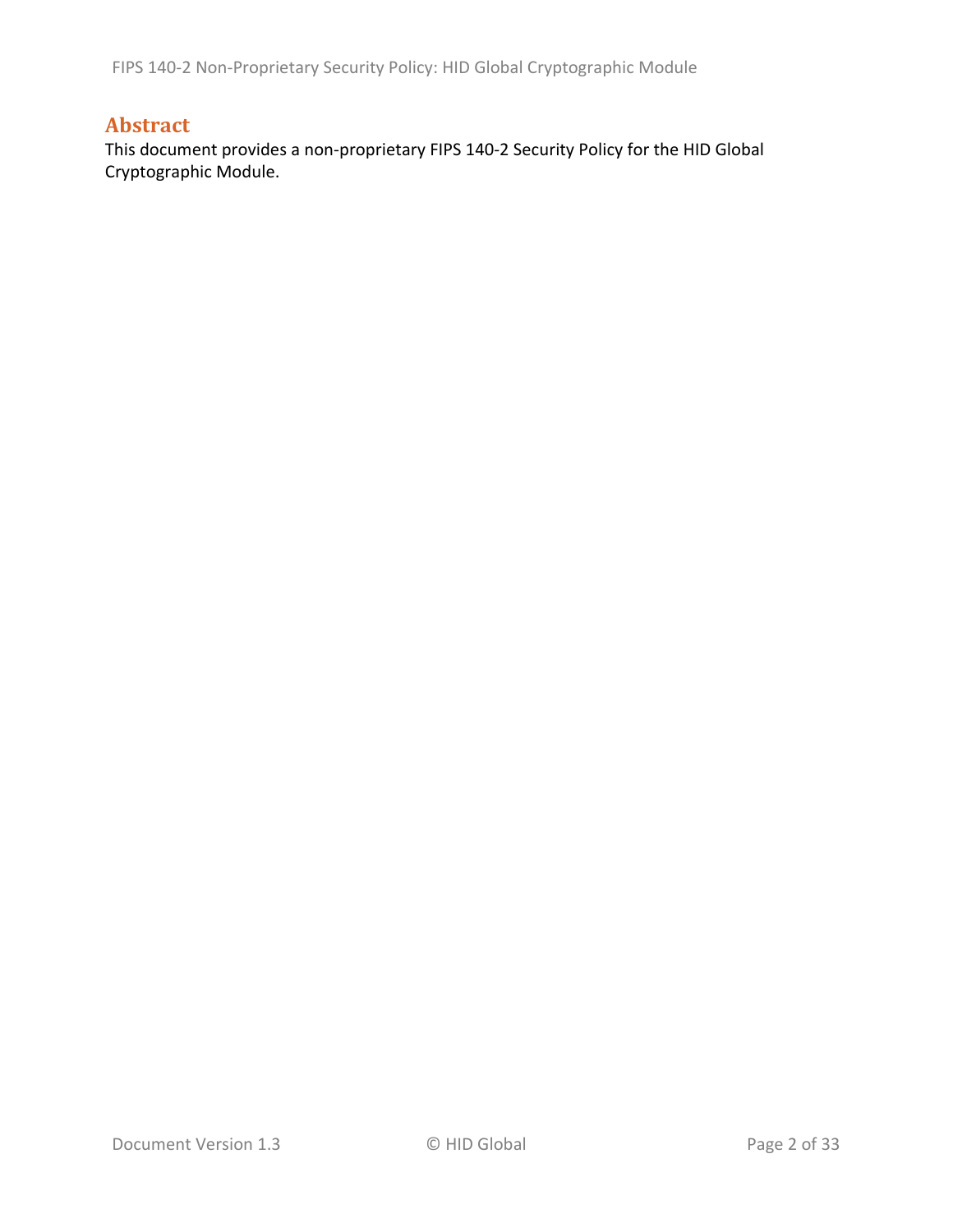## **Table of Contents**

| $\mathbf{1}$   |               |  |
|----------------|---------------|--|
|                | 1.1           |  |
|                | 1.2           |  |
|                | 1.3           |  |
|                | 1.4           |  |
| $\overline{2}$ |               |  |
|                | 2.1           |  |
|                | 2.1.1         |  |
|                | 2.1.2         |  |
|                | 2.1.3         |  |
|                | 2.1.4         |  |
|                | 2.1.5         |  |
|                | 2.1.6         |  |
|                | 2.2           |  |
|                | 2.2.1         |  |
|                | 2.2.2         |  |
|                | $2.3^{\circ}$ |  |
|                | 2.4           |  |
|                | 2.4.1         |  |
|                | 2.4.2         |  |
|                | 2.5           |  |
|                | 2.6           |  |
|                | 2.6.1         |  |
|                | 2.7           |  |
|                | 2.7.1         |  |
|                | 2.7.2         |  |
|                | 2.8           |  |
| 3              |               |  |
|                | 3.1           |  |
|                | 3.1.1         |  |
|                | 3.1.2         |  |
|                | 3.1.3         |  |
|                | 3.1.4         |  |
|                | 3.1.5         |  |
| 4              |               |  |
|                | 4.1           |  |
|                | 4.2           |  |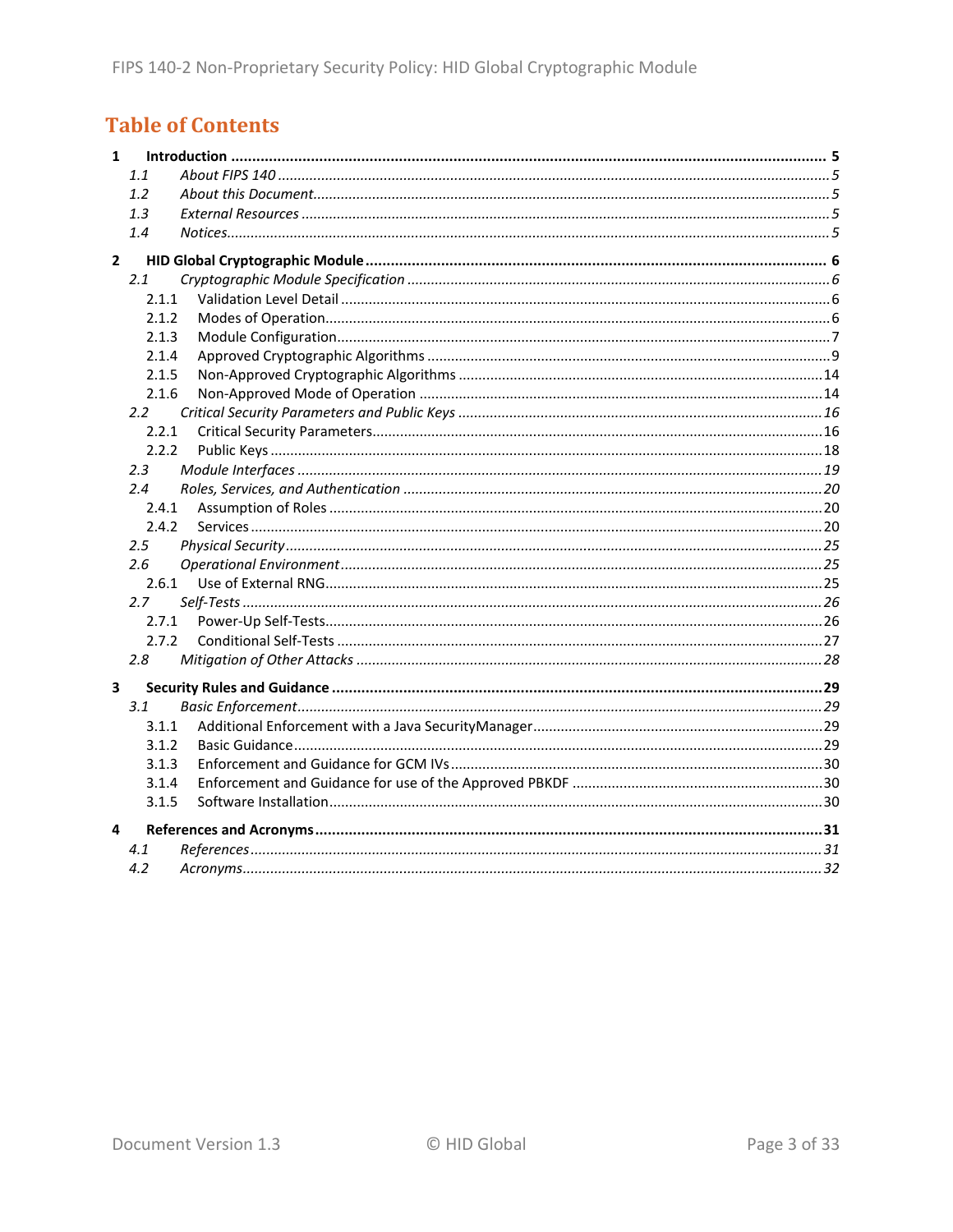## **List of Tables**

## **List of Figures**

|--|--|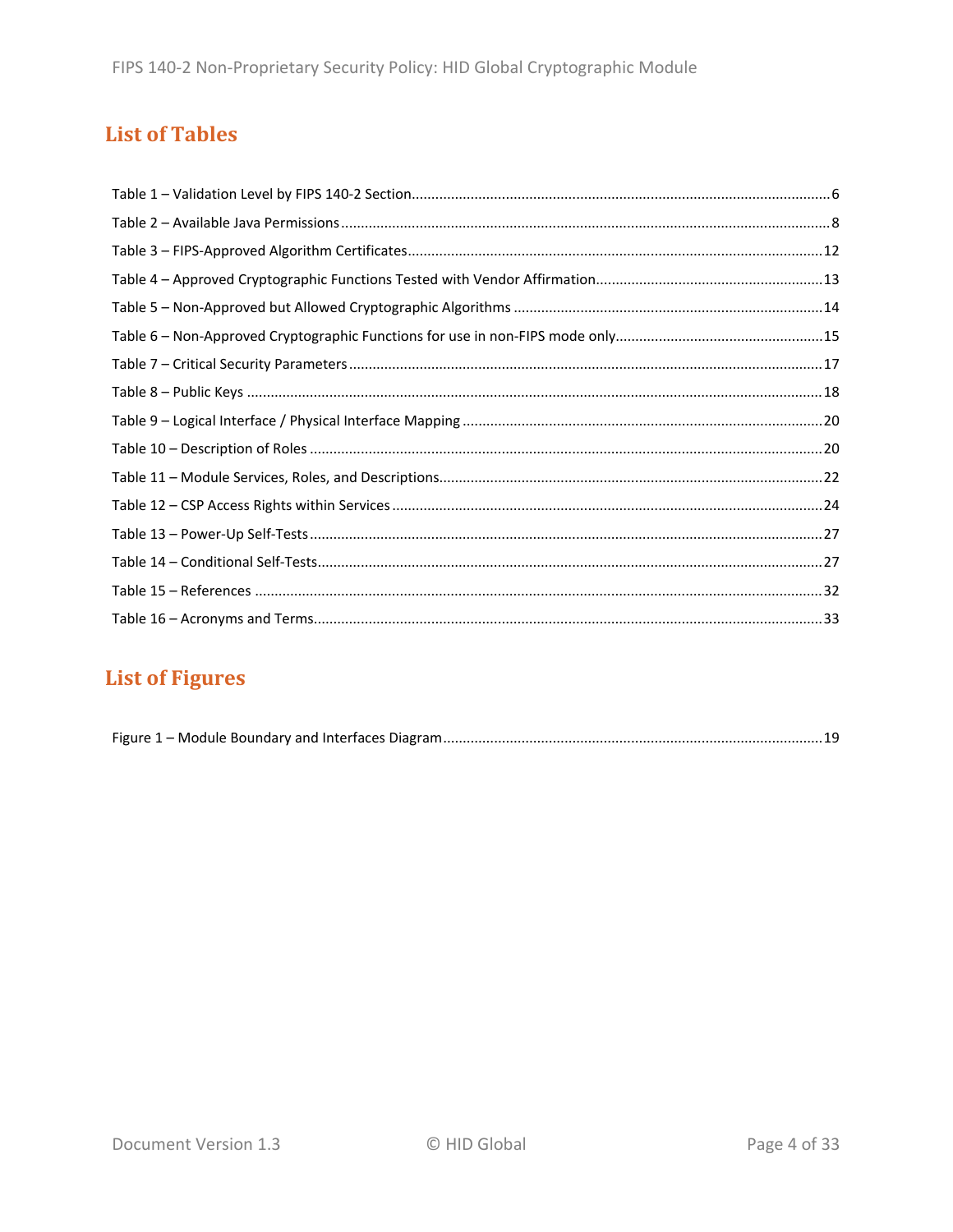## <span id="page-4-0"></span>**1 Introduction**

### <span id="page-4-1"></span>**1.1 About FIPS 140**

Federal Information Processing Standards Publication 140-2 — Security Requirements for Cryptographic Modules specifies requirements for cryptographic modules to be deployed in a Sensitive but Unclassified environment. The National Institute of Standards and Technology (NIST) and Communications Security Establishment Canada (CSE) Cryptographic Module Validation Program (CMVP) run the FIPS 140 program. The NVLAP accredits independent testing labs to perform FIPS 140 testing; the CMVP validates modules meeting FIPS 140 validation. *Validated* is the term given to a module that is documented and tested against the FIPS 140 criteria.

More information is available on the CMVP website at [http://csrc.nist.gov/groups/STM/cmvp/index.html.](http://csrc.nist.gov/groups/STM/cmvp/index.html)

### <span id="page-4-2"></span>**1.2 About this Document**

This non-proprietary Cryptographic Module Security Policy for HID Global Cryptographic Module from HID Global provides an overview of the product and a high-level description of how it meets the overall Level 1 security requirements of FIPS 140-2.

<span id="page-4-3"></span>The HID Global Cryptographic Module may also be referred to as the "module" in this document.

#### **1.3 External Resources**

The HID Global website [\(https://www.hidglobal.com/\)](https://www.hidglobal.com/) contains information on HID Global services and products. The Cryptographic Module Validation Program website contains links to the FIPS 140-2 certificate and HID Global contact information.

#### <span id="page-4-4"></span>**1.4 Notices**

This document may be freely reproduced and distributed in its entirety without modification.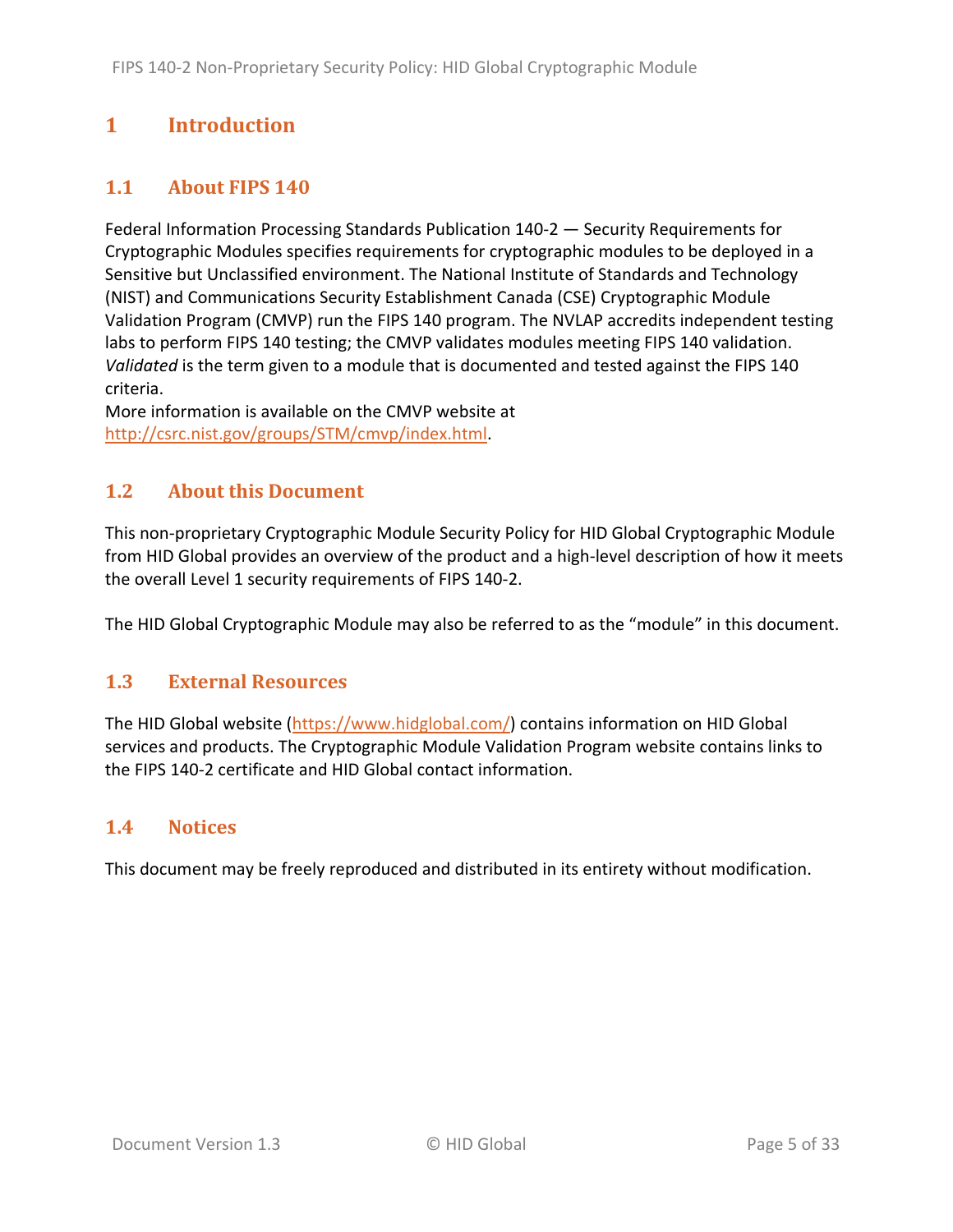## <span id="page-5-0"></span>**2 HID Global Cryptographic Module**

### <span id="page-5-1"></span>**2.1 Cryptographic Module Specification**

The HID Global Cryptographic Module is the FIPS validated cryptographic provider for HID Approve mobile app and SDK 4.0 and later. HID Global Cryptographic Module offloads functions for secure key management, data integrity, data at rest encryption, and secure communications to a trusted implementation.

The module's logical cryptographic boundary is the Java Archive (JAR) file (ccj-3.0.1.jar). The module is a multi-chip standalone embodiment installed on a General Purpose Device. The module is a software module and relies on the physical characteristics of the host platform. The module's physical cryptographic boundary is defined by the enclosure of the host platform. All operations of the module occur via calls from host applications and their respective internal daemons/processes. As such there are no untrusted services calling the services of the module.

#### <span id="page-5-2"></span>**2.1.1 Validation Level Detail**

The following table lists the level of validation for each area in FIPS 140-2:

| <b>FIPS 140-2 Section Title</b>                | <b>Validation Level</b> |
|------------------------------------------------|-------------------------|
| Cryptographic Module Specification             |                         |
| Cryptographic Module Ports and Interfaces      |                         |
| Roles, Services, and Authentication            |                         |
| Finite State Model                             | 1                       |
| <b>Physical Security</b>                       | N/A                     |
| <b>Operational Environment</b>                 |                         |
| Cryptographic Key Management                   |                         |
| Electromagnetic Interference / Electromagnetic |                         |
| Compatibility                                  |                         |
| Self-Tests                                     | 1                       |
| Design Assurance                               |                         |
| Mitigation of Other Attacks                    |                         |

<span id="page-5-3"></span>**Table 1 – Validation Level by FIPS 140-2 Section**

#### **2.1.2 Modes of Operation**

The module supports two modes of operation: Approved and Non-approved. The module will be in FIPS-approved mode when the appropriate transition method is called. To verify that a module is in the Approved Mode of operation, the user can call a FIPS-approved mode status method (*CryptoServicesRegistrar.isInApprovedOnlyMode()*). If the module is configured to allow approved and non-approved mode operation, a call to *CryptoServicesRegistrar.setApprovedMode(true)* will switch the current thread of user control into approved mode.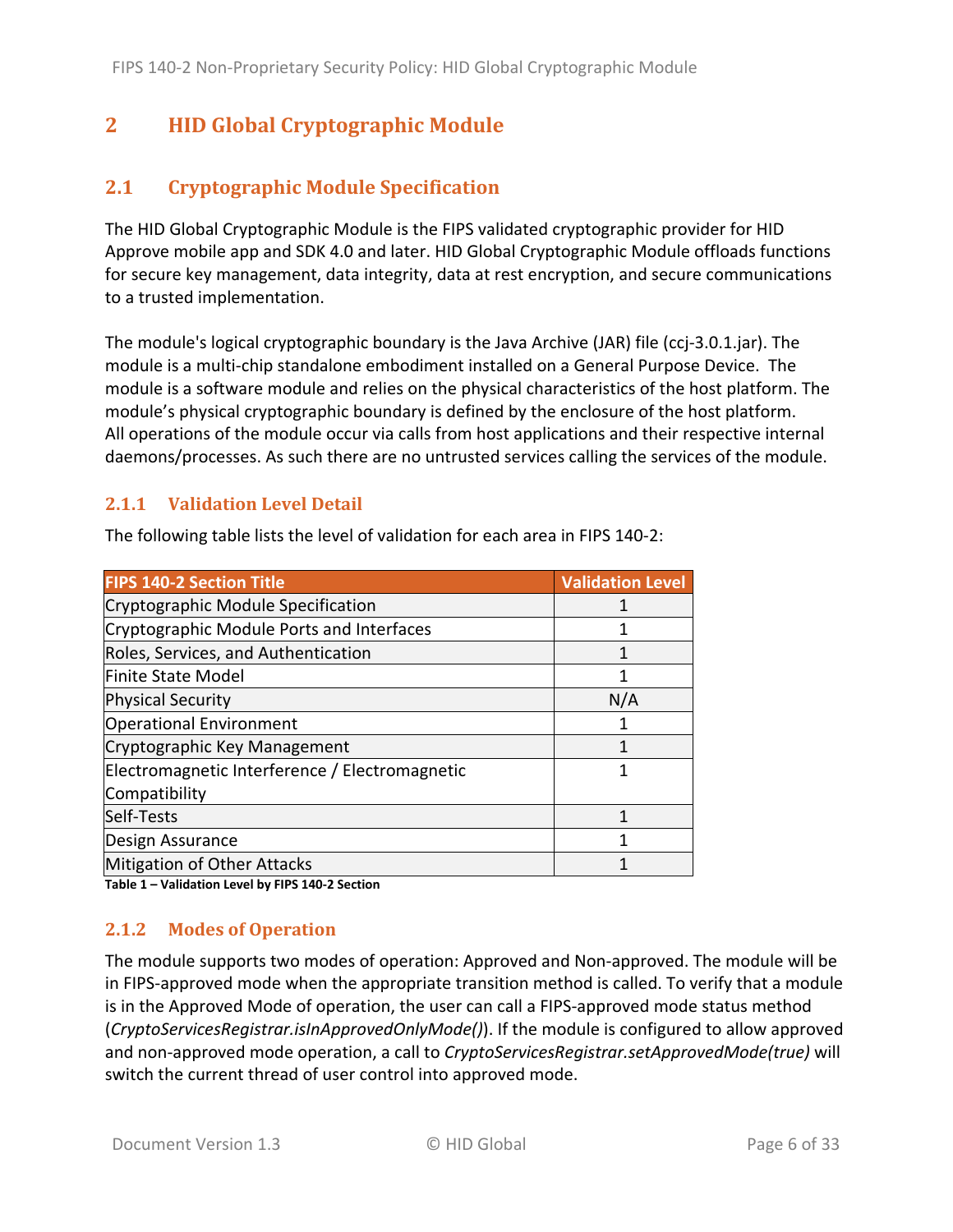In FIPS-approved mode, the module will not provide non-approved algorithms, therefore, exceptions will be called if the user tries to access non-approved algorithms in the Approved Mode.

#### <span id="page-6-0"></span>**2.1.3 Module Configuration**

In default operation, the module will start with both approved and non-approved mode enabled.

If the module detects that the system property *com.safelogic.cryptocomply.fips.approved\_only* is set to *true* the module will start in approved mode and non-approved mode functionality will not be available.

If the underlying JVM is running with a Java Security Manager installed, the module will be running in approved mode with secret and private key export disabled.

Use of the module with a Java Security Manager requires the setting of some basic permissions to allow the module HMAC-SHA-256 software integrity test to take place as well as to allow the module itself to examine secret and private keys. The basic permissions required for the module to operate correctly with a Java Security Manager are indicated by a Y in the **Req** column of [Table](#page-7-0)  2 – [Available Java Permissions.](#page-7-0)

| <b>Permission</b>        | <b>Settings</b>               | <b>Req</b> | <b>Usage</b>                                        |
|--------------------------|-------------------------------|------------|-----------------------------------------------------|
| <b>RuntimePermission</b> | "getProtectionDomain"         | Y          | Allows checksum to be<br>carried out on jar         |
| <b>RuntimePermission</b> | "accessDeclaredMembers"       | Υ          | Allows use of reflection<br>API within the provider |
| PropertyPermission       | "java.runtime.name", "read"   | N          | Only if configuration<br>properties are used        |
| SecurityPermission       | 'putProviderProperty.BCFIPS"  | N          | Only if provider installed<br>during execution      |
| CryptoServicesPermission | "unapprovedModeEnabled"       | N          | Only if unapproved<br>mode algorithms<br>required   |
| CryptoServicesPermission | "changeToApprovedModeEnabled" | N          | Only if threads allowed<br>to change modes          |
| CryptoServicesPermission | 'exportSecretKey"             | N          | To allow export of secret<br>keys only              |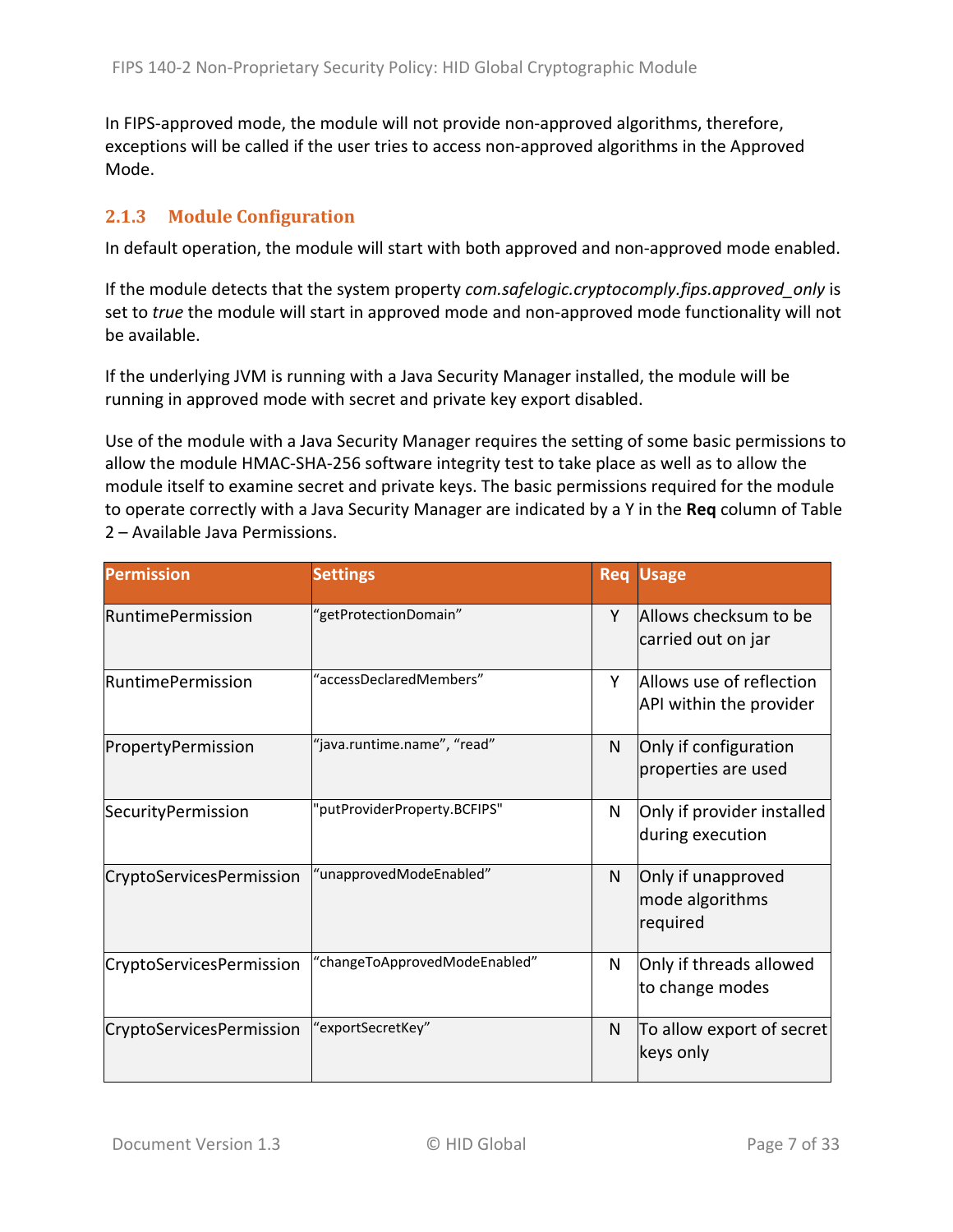| <b>Permission</b>               | <b>Settings</b>           |              | <b>Req Usage</b>                                                                        |
|---------------------------------|---------------------------|--------------|-----------------------------------------------------------------------------------------|
| CryptoServicesPermission        | "exportPrivateKey"        | N            | To allow export private<br>keys only                                                    |
| CryptoServicesPermission        | 'exportKeys"              | Y            | Required to be applied<br>for the module itself.<br>Optional for any other<br>codebase. |
| CryptoServicesPermission        | "tlsNullDigestEnabled"    | N            | Only required for TLS<br>digest calculations                                            |
| CryptoServicesPermission        | "tlsPKCS15KeyWrapEnabled" | $\mathsf{N}$ | Only required if TLS is<br>used with RSA<br>encryption                                  |
| CryptoServicesPermission        | "tlsAlgorithmsEnabled"    | N            | <b>Enables both NullDigest</b><br>and PKCS15KeyWrap                                     |
| CryptoServicesPermission        | "defaultRandomConfig"     | N            | Allows setting of default<br><b>SecureRandom</b>                                        |
| <b>CryptoServicesPermission</b> | "threadLocalConfig"       | N            | Required to set a thread<br>local property in the<br>CryptoServicesRegistrar            |
| CryptoServicesPermission        | "globalConfig"            | N            | Required to set a global<br>property in the<br>CryptoServicesRegistrar                  |

<span id="page-7-0"></span>**Table 2 – Available Java Permissions**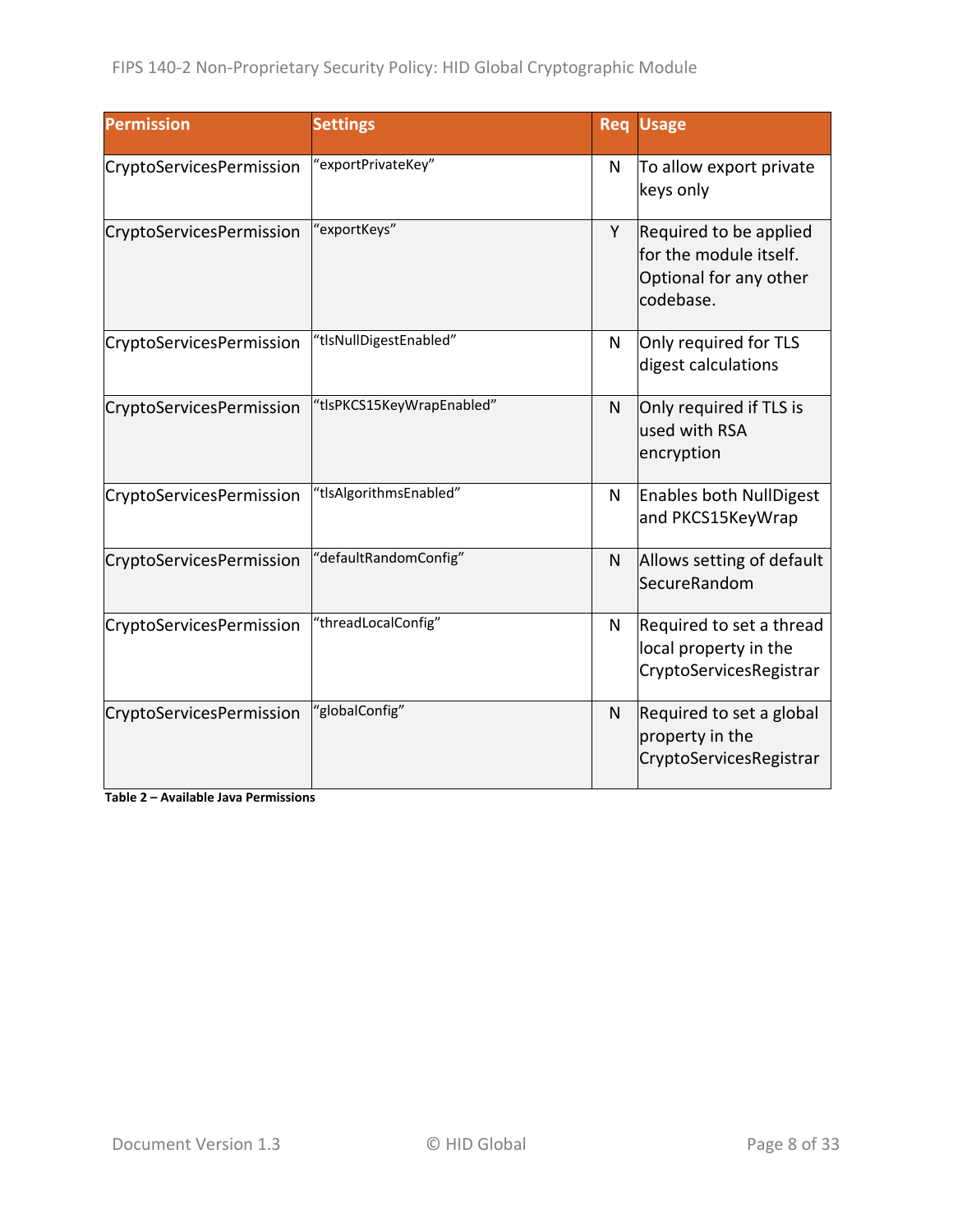#### <span id="page-8-2"></span><span id="page-8-1"></span>**2.1.4 Approved Cryptographic Algorithms**

The module's cryptographic algorithm implementations have received the following certificate numbers from the Cryptographic Algorithm Validation Program.

<span id="page-8-0"></span>

| <b>CAVP Cert.</b>                   | <b>Algorithm</b>                                            | <b>Standard</b>                        | Mode/Method                                                    | <b>Key Lengths, Curves or Moduli Use</b>                                      |                            |
|-------------------------------------|-------------------------------------------------------------|----------------------------------------|----------------------------------------------------------------|-------------------------------------------------------------------------------|----------------------------|
| 4702                                | <b>AES</b>                                                  | <b>FIPS 197</b><br>SP 800-38A          | ECB, CBC, OFB,<br>CFB8, CFB128, CTR                            | 128, 192, 256                                                                 | Encryption, Decryption     |
| Based on<br>4702                    | <b>AES-CBC</b><br><b>Ciphertext</b><br><b>Stealing (CS)</b> | Addendum to<br>SP 800-38A,<br>Oct 2010 | CBC-CS1,<br>CBC-CS2,<br>CBC-CS3                                | 128, 192, 256                                                                 | Encryption, Decryption     |
| 4702                                | <b>CCM</b>                                                  | SP 800-38C                             | <b>AES</b>                                                     | 128, 192, 256                                                                 | Generation, Authentication |
| 4702 (AES)<br>2494 (Triple-<br>DES) | <b>CMAC</b>                                                 | SP 800-38B                             | AES, Triple-DES                                                | AES with 128, 192, 256<br>Triple-DES with<br>$2$ -key <sup>1</sup> ,<br>3-key | Generation, Authentication |
| 4702                                | GCM/GMAC <sup>2</sup>                                       | SP 800-38D                             | <b>AES</b>                                                     | 128, 192, 256                                                                 | Generation, Authentication |
| 1600                                | <b>DRBG</b>                                                 | SP 800-90A                             | Hash DRBG, HMAC 112, 128, 192, 256<br>DRBG,<br><b>CTR DRBG</b> |                                                                               | Random Bit Generation      |

 $12^{20}$  block limit is enforced by module<br>
<sup>2</sup> GCM with an internally generated IV, see section [3.1.2](#page-28-4) concerning external IVs. IV generation is compliant with IG A.5.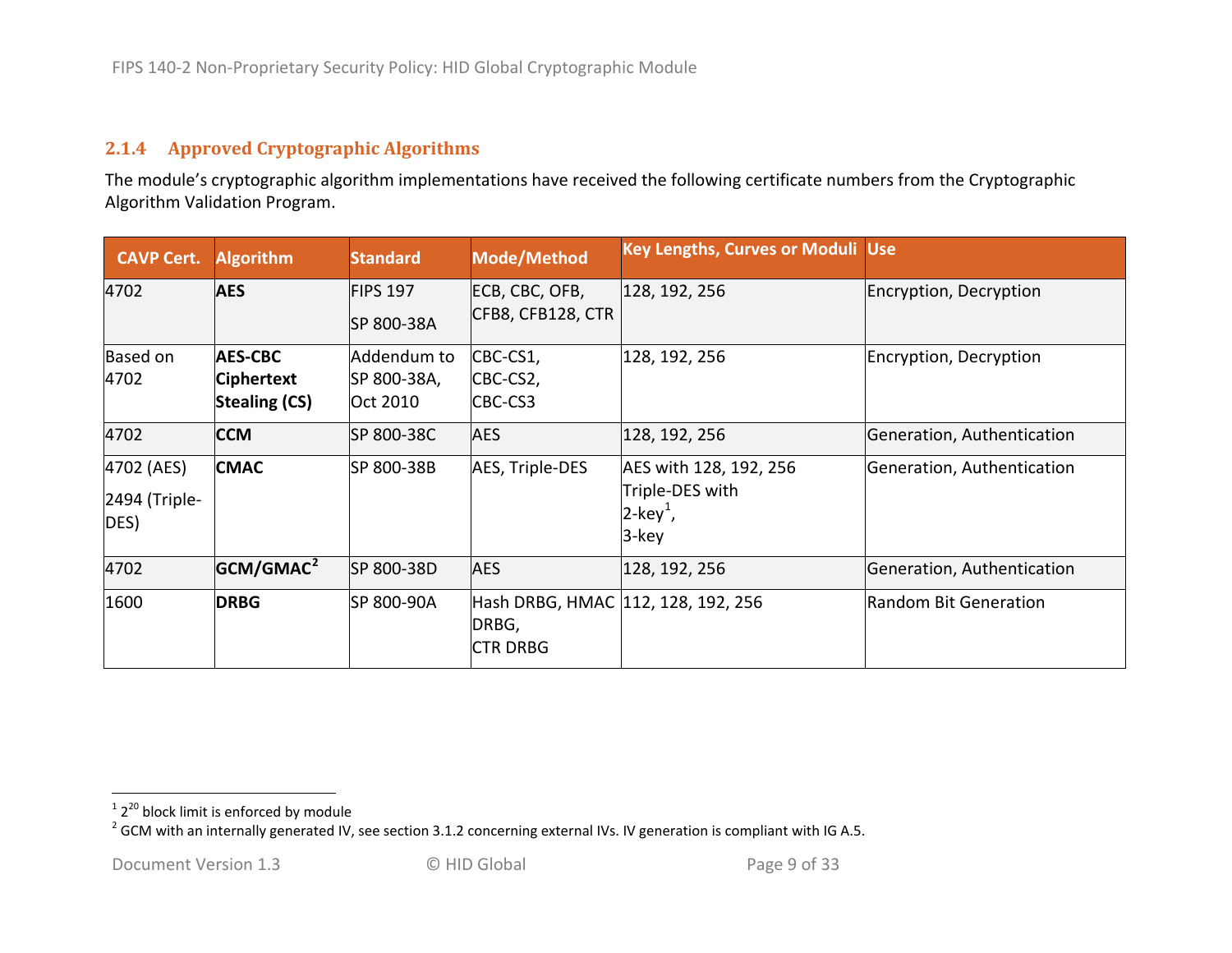<span id="page-9-0"></span>

| <b>CAVP Cert.</b> | <b>Algorithm</b> | <b>Standard</b> | Mode/Method                                                                                                                     | <b>Key Lengths, Curves or Moduli Use</b>                                                                                                                           |                            |
|-------------------|------------------|-----------------|---------------------------------------------------------------------------------------------------------------------------------|--------------------------------------------------------------------------------------------------------------------------------------------------------------------|----------------------------|
| 1244              | $DSA^2$          | FIPS 186-4      | PQG Generation,<br>PQG Verification,<br><b>Key Pair</b><br>Generation,<br>Signature<br>Generation,<br>Signature<br>Verification | 1024, 2048, 3072 bits (1024)<br>only for SigVer)                                                                                                                   | Digital Signature Services |
| 1160              | <b>ECDSA</b>     | FIPS 186-4      | Signature<br>Generation                                                                                                         | P-192*, P-224, P-256, P-384, P- Digital Signature Services<br>521,                                                                                                 |                            |
| 1343 (CVL)        |                  |                 | Component, Key<br>Pair Generation,<br>Signature<br>Generation,<br>Signature<br>Verification, Public<br><b>Key Validation</b>    | K-163*, K-233, K-283, K-409, K-<br>571,<br>$B-163^*$ ,<br>B-233, B-283, B-409, B-571<br>* Curves only used for Signature<br>Verification and Public Key Validation |                            |
| 3114              | <b>HMAC</b>      | FIPS 198-1      | $SHA-1$ ,<br>SHA-224,<br>SHA-256,<br>SHA-384,<br>SHA-512,<br>SHA-512/224, SHA-<br>512/256                                       | Various (KS <bs, ks="">BS)</bs,>                                                                                                                                   | Generation, Authentication |

 $2$  DSA signature generation with SHA-1 is only for use with protocols.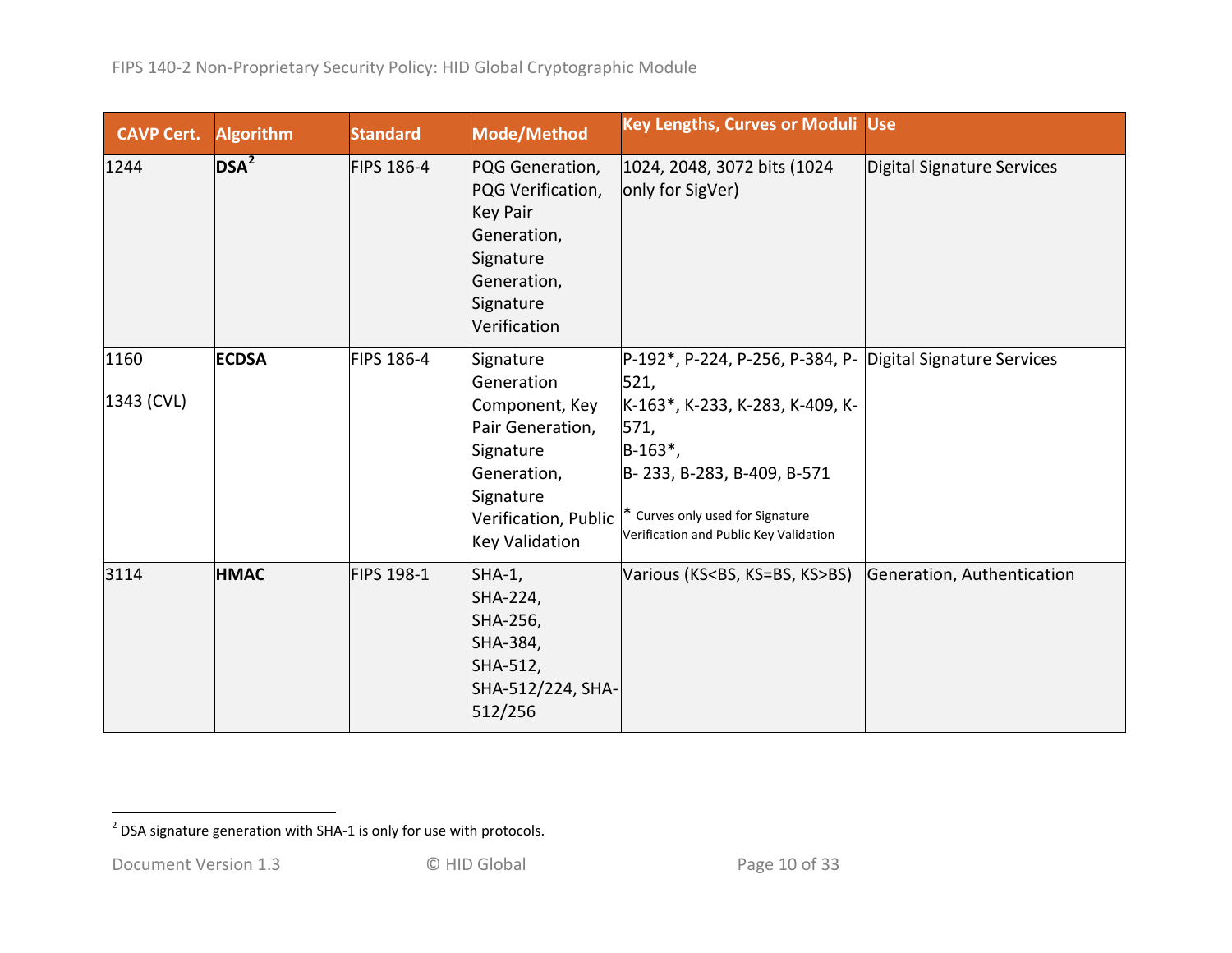<span id="page-10-3"></span><span id="page-10-2"></span><span id="page-10-1"></span><span id="page-10-0"></span>

| <b>CAVP Cert.</b>                   | <b>Algorithm</b>                                                       | <b>Standard</b>                 | Mode/Method                                                                                      | <b>Key Lengths, Curves or Moduli Use</b>                                                                                                           |                         |
|-------------------------------------|------------------------------------------------------------------------|---------------------------------|--------------------------------------------------------------------------------------------------|----------------------------------------------------------------------------------------------------------------------------------------------------|-------------------------|
| 130                                 | $KAS^3$                                                                | SP 800-56A-<br>rev <sub>2</sub> | KAS-FFC,<br><b>KAS-ECC</b>                                                                       | FB (L=2048, N=224),<br>FC (L=2048, N=256),<br>EB (P-224), EC (P-256),<br>ED (P-384), EE (P-521)                                                    | Key Agreement           |
| 1344 (CVL)                          | KAS Component SP 800-56A                                               |                                 |                                                                                                  | ECC-CDH Primitive   P-224, P-256, P-384, P-521, K-<br>233, K-283, K-409, K-571, B-<br>233, B-283, B-409, B-571                                     | Key Agreement Primitive |
| 1342 (CVL)                          | <b>KDF, Existing</b><br>Application-<br>Specific <sup>4</sup>          | SP 800-135                      | TLS v1.0/1.1 KDF,<br>TLS 1.2 KDF, SSH<br>KDF, X9.63 KDF,<br><b>IKEV2 KDF, SRTP</b><br><b>KDF</b> | Various (See CVL #1342 for details)                                                                                                                | <b>KDF Services</b>     |
| 145                                 | <b>KBKDF, using</b><br>Pseudorandom<br>Functions <sup>5</sup>          | SP 800-108                      | Counter Mode,<br>Feedback Mode,<br>Double-Pipeline<br><b>Iteration Mode</b>                      | CMAC-based KDF with AES, 2-<br>key Triple-DES, 3-key Triple-DES<br>or HMAC-based KDF with SHA-<br>1, SHA- 224, SHA-256, SHA-384,<br><b>SHA-512</b> | <b>KDF Services</b>     |
| 4702 (AES)<br>2494 (Triple-<br>DES) | <b>Key Wrapping</b><br><b>Using Block</b><br>Ciphers(KTS) <sup>6</sup> | SP 800-38F                      | KW, KWP, TKW                                                                                     | AES-128, AES-192, AES-256, 3-<br>key Triple-DES                                                                                                    | <b>Key Transport</b>    |

 $\frac{3}{3}$  Keys are not established directly into the module using the key agreement algorithms.

 $^4$  These protocols have not been reviewed or tested by the CAVP and CMVP.

<sup>&</sup>lt;sup>5</sup> Note: CAVP testing is not provided for use of the PRFs SHA-512/224 and SHA-512/256. These must not be used in approved mode.<br><sup>6</sup> Keys are not established directly into the module using key unwrapping.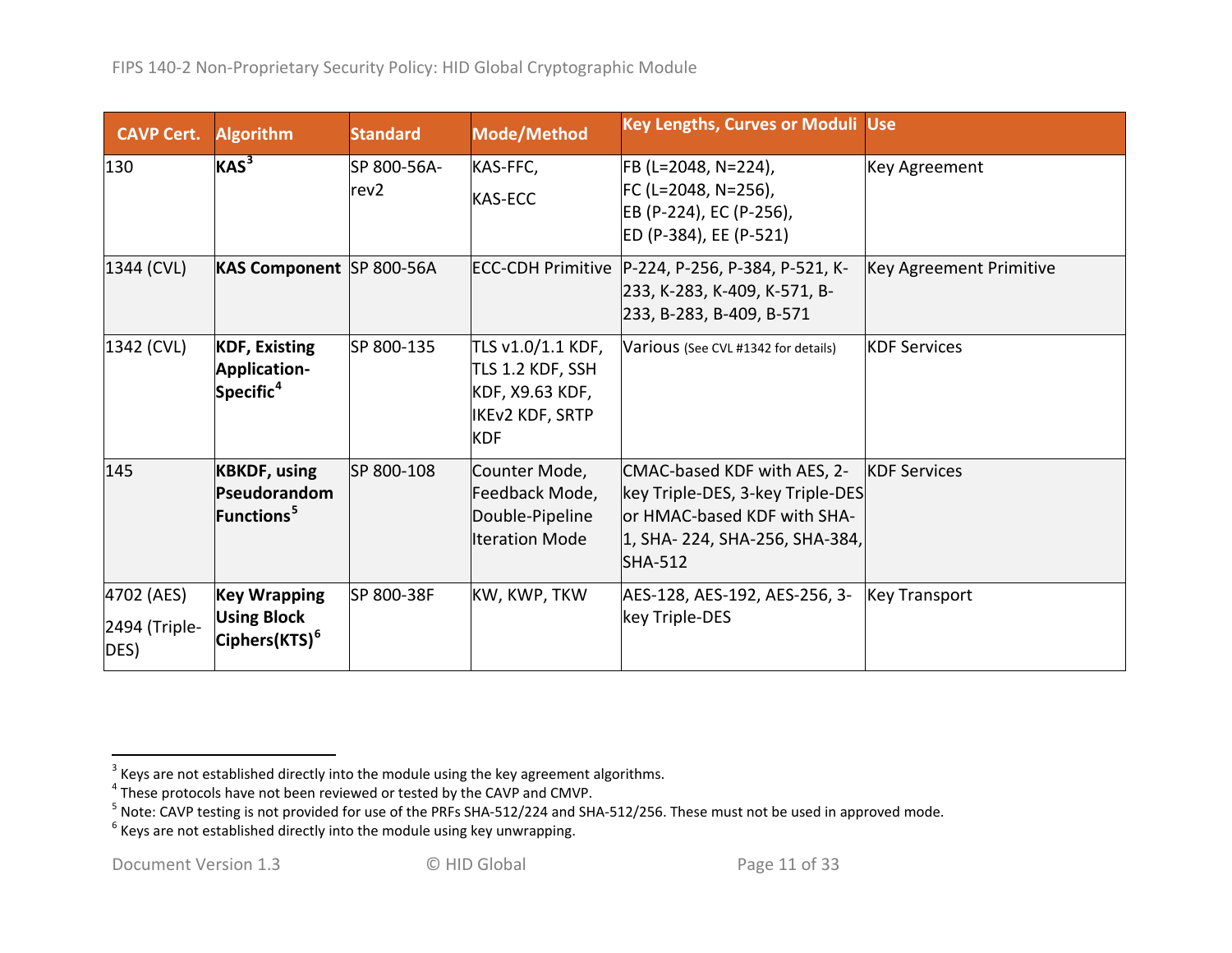<span id="page-11-1"></span><span id="page-11-0"></span>

| <b>CAVP Cert.</b>  | <b>Algorithm</b>    | <b>Standard</b>                        | Mode/Method                                                                            | <b>Key Lengths, Curves or Moduli Use</b>                                   |                                                                                                           |
|--------------------|---------------------|----------------------------------------|----------------------------------------------------------------------------------------|----------------------------------------------------------------------------|-----------------------------------------------------------------------------------------------------------|
| 2562<br>1345 (CVL) | <b>RSA</b>          | <b>FIPS 186-4</b><br><b>FIPS 186-2</b> | Padding from:<br>ANSI X9.31-1998<br>PKCS #1 v2.1 (PSS<br>and PKCS1.5)                  | 1024, 1536, 2048, 3072, 4096<br>bits (1024, 1536, 4096 only for<br>SigVer) | Key Pair Generation, Signature<br>Generation, Signature<br>Verification, Component Test                   |
| 3849               | <b>SHS</b>          | <b>FIPS 180-4</b>                      | SHA-1,<br>SHA-224,<br>SHA-256,<br>SHA-384,<br>SHA-512,<br>SHA-512/224, SHA-<br>512/256 | N/A                                                                        | Digital Signature Generation,<br>Digital Signature Verification,<br>non-Digital Signature<br>Applications |
| 24                 | <b>SHA-3, SHAKE</b> | <b>FIPS 202</b>                        | SHA3-224,<br>SHA3-256,<br>SHA3-384,<br>SHA3-512,<br>SHAKE128,<br>SHAKE256              | N/A                                                                        | Digital Signature Generation,<br>Digital Signature Verification,<br>non-Digital Signature<br>Applications |
| 2494               | Triple-DES          | SP 800-67                              | TECB, TCBC,<br><b>TCFB64, TCFB8,</b><br><b>TOFB, CTR</b>                               | $ 2$ -key <sup>7</sup> , 3-key <sup>9</sup>                                | Encryption, Decryption                                                                                    |

**Table 3 – FIPS-Approved Algorithm Certificates**

 $\frac{1}{2}$   $\frac{1}{2^{20}}$  block limit is enforced by the module, encryption is disabled.<br><sup>9</sup> 3-key Triple-DES encryption must not be used for more than 232 blocks for any given key.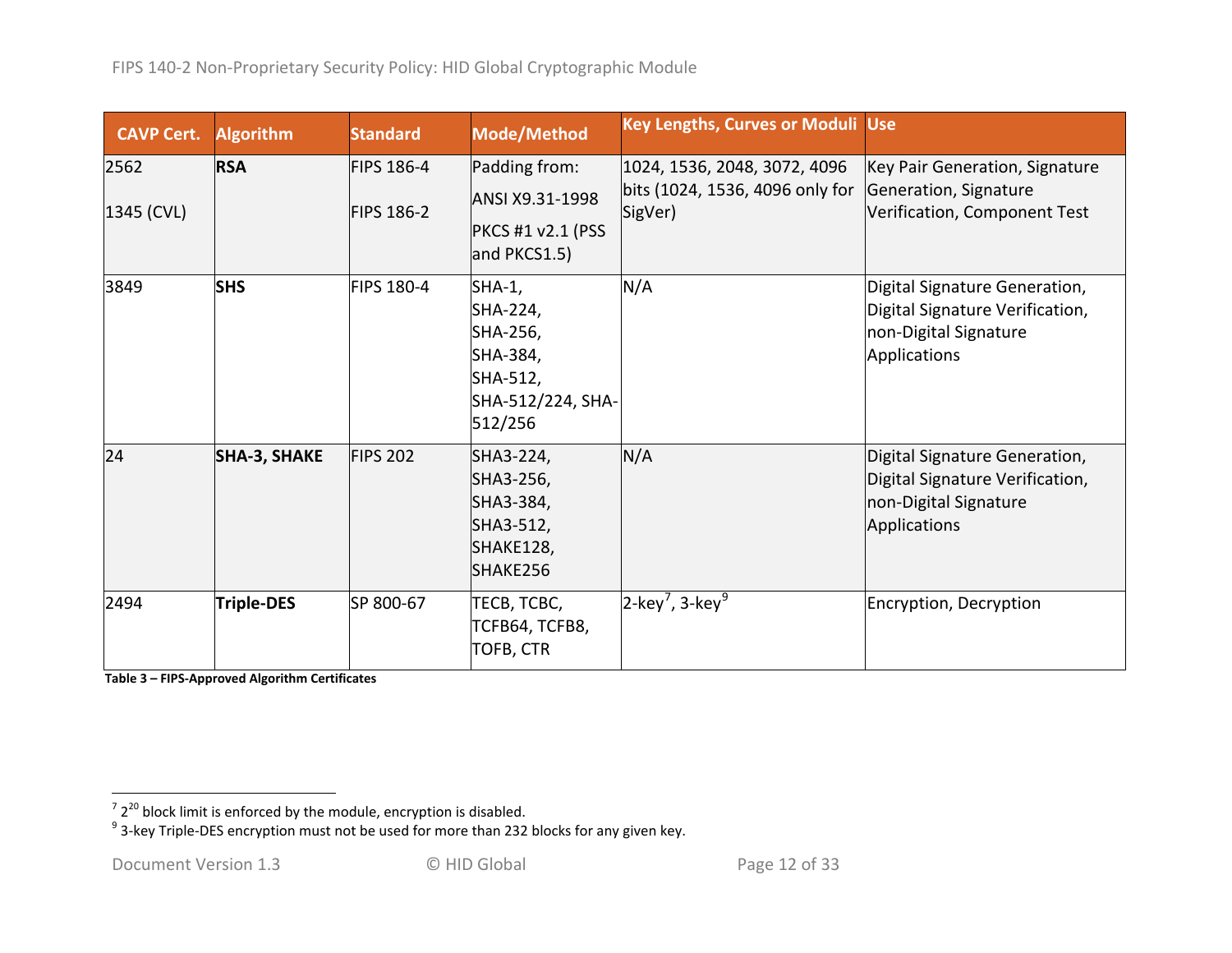The following Approved cryptographic algorithms were tested with vendor affirmation.

| <b>Algorithm</b>                                                                                                    | <b>IG Reference</b>             | <b>Use</b>                                                                 |
|---------------------------------------------------------------------------------------------------------------------|---------------------------------|----------------------------------------------------------------------------|
| <b>CKG</b> using output from                                                                                        | Vendor Affirmed IG [SP 800-133] |                                                                            |
| <b>DRBG</b>                                                                                                         | G.13                            | Section 6.1 (Asymmetric from DRBG)                                         |
|                                                                                                                     |                                 | Section 7.1 (Symmetric from DRBG)                                          |
|                                                                                                                     |                                 | Using DRBG #1600                                                           |
| $\mathsf{KAS}^\mathsf{10}$ using SHA-512/224 or $\mathsf{Vendor}$ Affirmed IG $\mathsf{[SP}\,800\text{-}56$ A-rev2] |                                 |                                                                            |
| SHA-512/256                                                                                                         | A.3                             | Parameter sets/Key sizes: FB, FC, EB, EC, ED,<br>$EF^{11}$                 |
|                                                                                                                     |                                 | Using CVL #1344                                                            |
| Vendor Affirmed IG [SP 800-132]<br>KDF, Password-Based                                                              |                                 |                                                                            |
|                                                                                                                     | D.6                             | Options: PBKDF with Option 1a                                              |
|                                                                                                                     |                                 | Functions: HMAC-based KDF using SHA-1,                                     |
|                                                                                                                     |                                 | SHA-224, SHA-256, SHA-384, SHA-512                                         |
|                                                                                                                     |                                 | Using HMAC #3114                                                           |
| <b>Key Wrapping Using RSA</b>                                                                                       | Vendor Affirmed IG [SP 800-56B] |                                                                            |
|                                                                                                                     | D.4                             | RSA-KEMS-KWS with, and without, key                                        |
|                                                                                                                     |                                 | confirmation                                                               |
|                                                                                                                     |                                 | Key sizes: 2048, 3072 bits                                                 |
| <b>Key Transport Using RSA</b>                                                                                      | Vendor Affirmed IG [SP 800-56B] |                                                                            |
|                                                                                                                     | D.4                             | RSA-OAEP with, and without, key confirmation<br>Key sizes: 2048, 3072 bits |

**Table 4 – Approved Cryptographic Functions Tested with Vendor Affirmation**

<span id="page-12-1"></span><span id="page-12-0"></span> $\frac{10}{10}$  Keys are not directly established into the module using key agreement or transport techniques.<br><sup>11</sup> Note: HMAC SHA-512/224 must not be used with EE.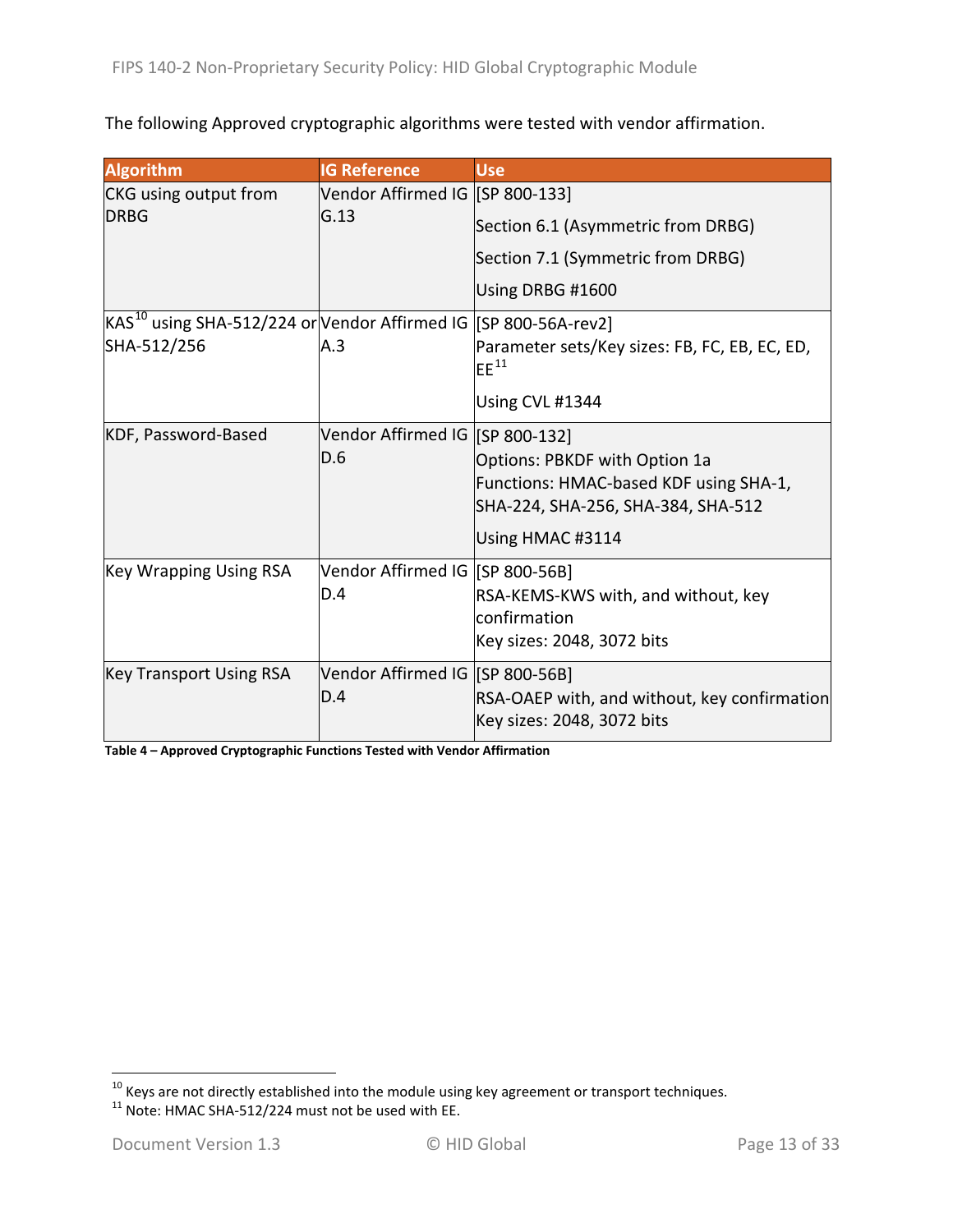### <span id="page-13-0"></span>**2.1.5 Non-Approved Cryptographic Algorithms**

The module supports the following non-FIPS 140-2 approved but allowed algorithms that may be used in the Approved mode of operation.

| <b>Algorithm</b>                      | <b>Use</b>                                                                                                                                                                                                                                                  |
|---------------------------------------|-------------------------------------------------------------------------------------------------------------------------------------------------------------------------------------------------------------------------------------------------------------|
| Non-SP 800-56A-rev2                   | [IG D.8]                                                                                                                                                                                                                                                    |
| Compliant DH                          | Diffie-Hellman 2048-bit key agreement primitive for use with<br>system-level key establishment; not used by the module to<br>establish keys within the module (key agreement; key<br>establishment methodology provides 112 bits of encryption<br>strength) |
| Non-SP 800-56B compliant RSA [IG D.9] |                                                                                                                                                                                                                                                             |
| <b>Key Transport</b>                  | RSA may be used by a calling application as part of a key<br>encapsulation scheme.                                                                                                                                                                          |
|                                       | Key sizes: 2048 and 3072 bits                                                                                                                                                                                                                               |
| <b>MD5 within TLS</b>                 | IG D.2                                                                                                                                                                                                                                                      |

#### <span id="page-13-1"></span>**Table 5 – Non-Approved but Allowed Cryptographic Algorithms**

#### **2.1.6 Non-Approved Mode of Operation**

The module supports a non-approved mode of operation. The algorithms listed in this section are not to be used by the operator in the FIPS Approved mode of operation.

| <b>Algorithm</b>                     | Use                     |
|--------------------------------------|-------------------------|
| AES (non-compliant <sup>12</sup> )   | Encryption, Decryption  |
| ARC4 (RC4)                           | Encryption, Decryption  |
| <b>Blowfish</b>                      | Encryption, Decryption  |
| <b>Camellia</b>                      | Encryption, Decryption  |
| <b>CAST5</b>                         | Encryption, Decryption  |
| <b>DES</b>                           | Encryption, Decryption  |
| DSA (non-compliant <sup>13</sup> )   | Public Key Cryptography |
| <b>DSTU4145</b>                      | Public Key Cryptography |
| ECDSA (non-compliant <sup>14</sup> ) | Public Key Cryptography |
| <b>ElGamal</b>                       | Public Key Cryptography |
| GOST28147                            | Encryption, Decryption  |
| GOST3410-1994                        | <b>Hashing</b>          |
| GOST3410-2001                        | <b>Hashing</b>          |

<span id="page-13-2"></span><sup>&</sup>lt;sup>12</sup> Support for additional modes of operation.<br><sup>13</sup> Deterministic signature calculation, support for additional digests, and key sizes.<br><sup>14</sup> Deterministic signature calculation, support for additional digests, and key si

<span id="page-13-4"></span><span id="page-13-3"></span>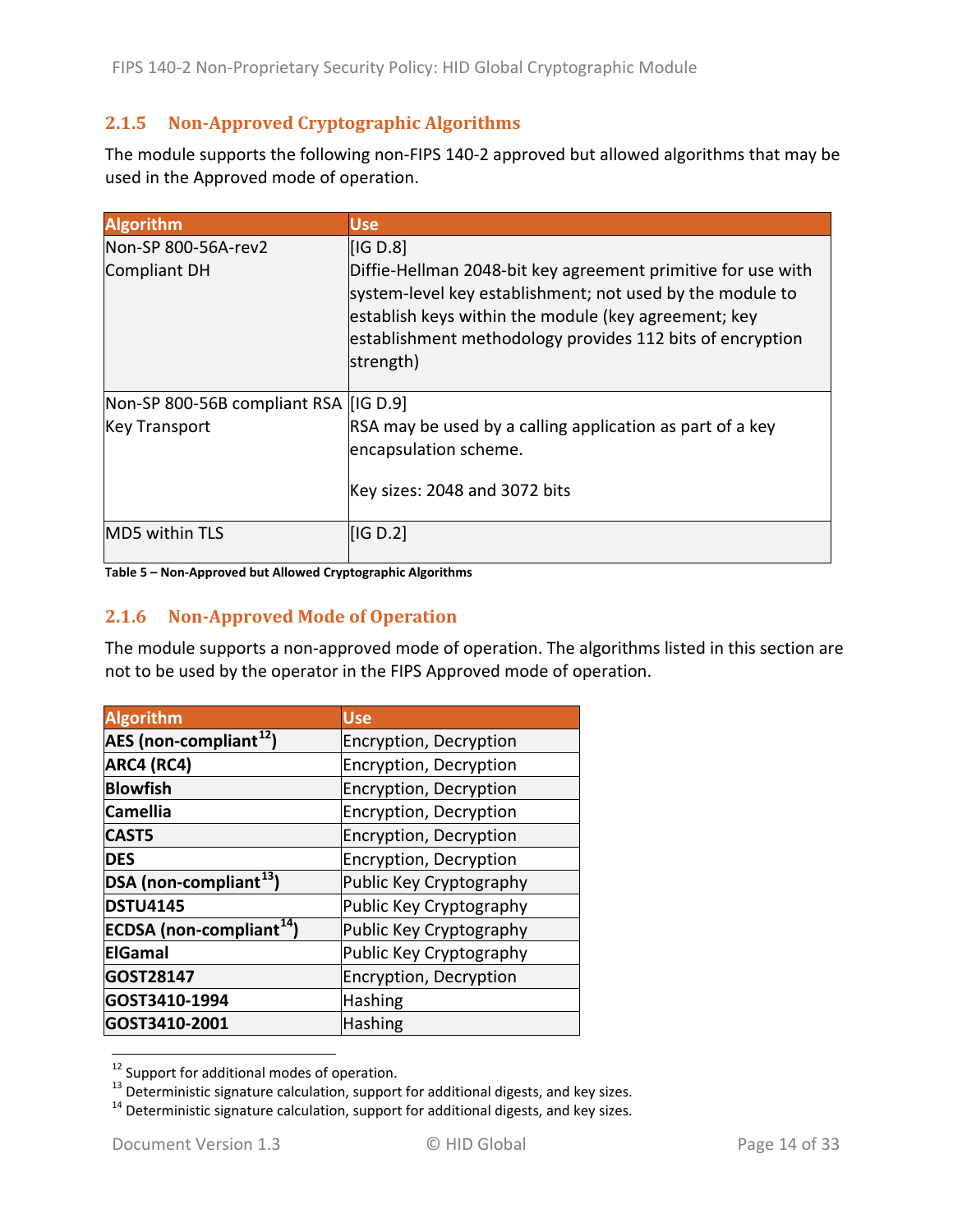| <b>Algorithm</b>                         | <b>Use</b>                      |
|------------------------------------------|---------------------------------|
| GOST3411                                 | Hashing                         |
| HMAC-GOST3411                            | <b>Hashing</b>                  |
| <b>IDEA</b>                              | Encryption, Decryption          |
| KAS (non-compliant <sup>15</sup> )       | <b>Key Agreement</b>            |
| KBKDF using SHA-512/224 or               | <b>KDF</b>                      |
| SHA-512/256 (non-compliant)              |                                 |
| MD5                                      | Hashing                         |
| <b>HMAC-MD5</b>                          | Hashing                         |
| <b>OpenSSL PBKDF</b>                     | <b>KDF</b>                      |
| PKCS#12 PBKDF                            | <b>KDF</b>                      |
| <b>PKCS#5 Scheme 1 PBKDF</b>             | <b>KDF</b>                      |
| RC <sub>2</sub>                          | Encryption, Decryption          |
| RIPEMD128                                | Hashing                         |
| HMAC-RIPEMD128                           | Hashing                         |
| RIPEMD-160                               | Hashing                         |
| HMAC-RIPEMD160                           | Hashing                         |
| RIPEMD256                                | Hashing                         |
| HMAC-RIPEMD256                           | Hashing                         |
| RIPEMD320                                | Hashing                         |
| HMAC-RIPEMD320                           | Hashing                         |
| <b>X9.31 PRNG</b>                        | <b>Random Number Generation</b> |
| RSA (non-compliant <sup>16</sup> )       | Public Key Cryptography         |
| RSA KTS (non-compliant <sup>17</sup> )   | Public Key Cryptography         |
| <b>SCrypt</b>                            | <b>KDF</b>                      |
| <b>SEED</b>                              | Encryption, Decryption          |
| <b>Serpent</b>                           | Encryption, Decryption          |
| <b>SipHash</b>                           | <b>Hashing</b>                  |
| <b>SHACAL-2</b>                          | Encryption, Decryption          |
| <b>TIGER</b>                             | Hashing                         |
| <b>HMAC-TIGER</b>                        | Hashing                         |
| TripleDES (non-compliant <sup>18</sup> ) | Encryption, Decryption          |
| <b>Twofish</b>                           | Encryption, Decryption          |
| <b>WHIRLPOOL</b>                         | <b>Hashing</b>                  |
| <b>HMAC-WHIRLPOOL</b>                    | Hashing                         |

**Table 6 – Non-Approved Cryptographic Functions for use in non-FIPS mode only**

<span id="page-14-1"></span><span id="page-14-0"></span><sup>&</sup>lt;sup>15</sup> Support for additional key sizes and the establishment of keys of less than 112 bits of security strength.<br><sup>16</sup> Support for additional digests and signature formats, PKCS#1 1.5 key wrapping, support for additional ke

<span id="page-14-3"></span><span id="page-14-2"></span>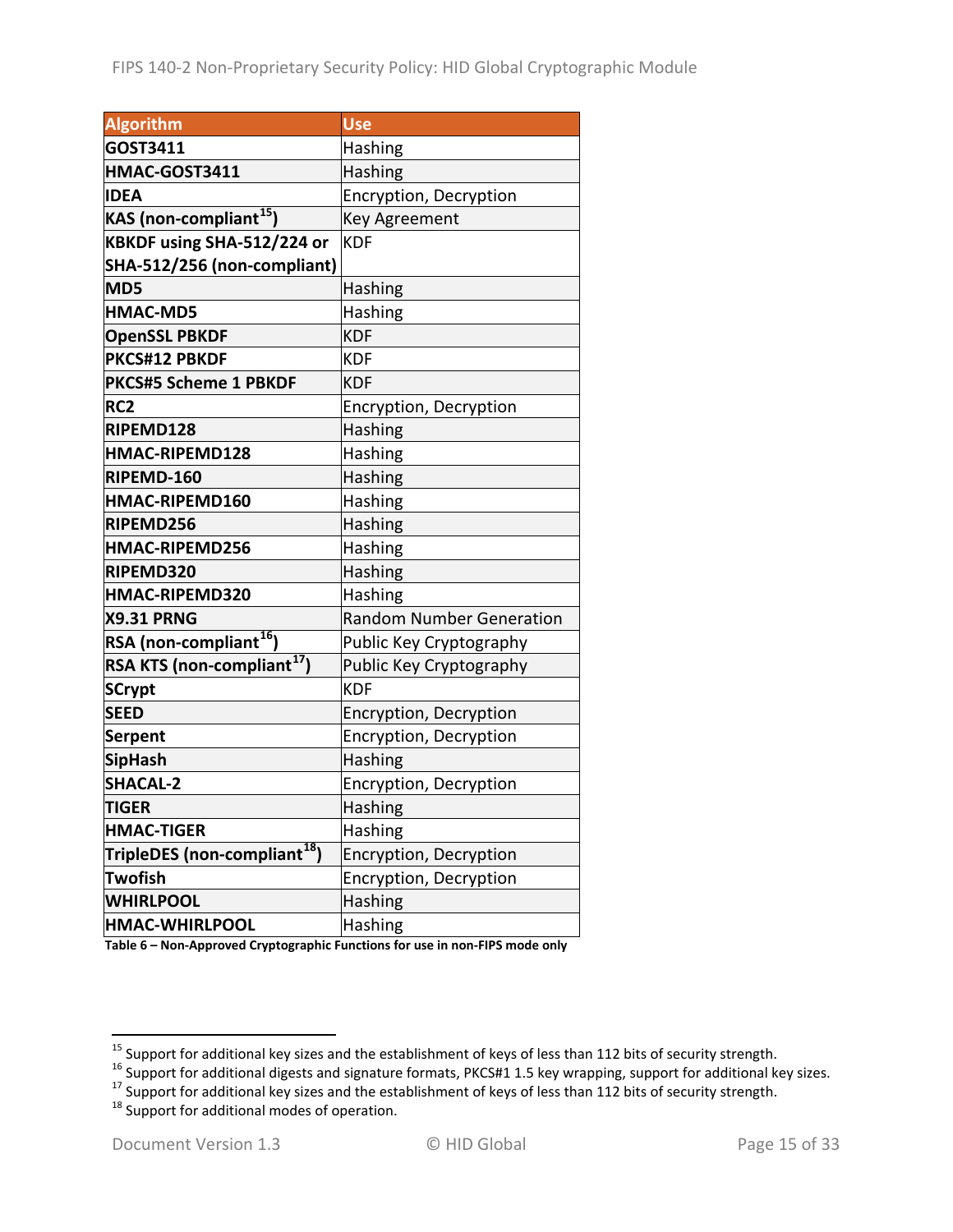### <span id="page-15-0"></span>**2.2 Critical Security Parameters and Public Keys**

#### <span id="page-15-1"></span>**2.2.1 Critical Security Parameters**

#### The table below provides a complete list of Critical Security Parameters used within the module:

| <b>CSP</b>                                                     | <b>Description / Usage</b>                                                                                                |
|----------------------------------------------------------------|---------------------------------------------------------------------------------------------------------------------------|
| <b>AES Encryption Key</b>                                      | [FIPS-197, SP 800-56C, SP 800-38D, Addendum to SP 800-38A] AES (128/192/256)<br>encrypt key <sup>19</sup>                 |
| <b>AES Decryption Key</b>                                      | [FIPS-197, SP 800-56C, SP 800-38D, Addendum to SP 800-38A] AES (128/192/256)<br>decrypt key                               |
| <b>AES Authentication Key</b>                                  | [FIPS-197] AES (128/192/256) CMAC/GMAC key                                                                                |
| <b>AES Wrapping Key</b>                                        | [SP 800-38F] AES (128/192/256) key wrapping key                                                                           |
| DH Agreement key                                               | [SP 800-56A-rev2] Diffie-Hellman (>= 2048) private key agreement key                                                      |
| DRBG(CTR AES)                                                  | V (128 bits) and AES key (128/192/256), entropy input (length dependent on security<br>strength)                          |
| DRBG(CTR Triple-DES)                                           | V (64 bits) and Triple-DES key (192), entropy input (length dependent on security<br>strength)                            |
| DRBG(Hash)                                                     | V (440/888 bits) and C (440/888 bits), entropy input (length dependent on security<br>strength)                           |
| DRBG(HMAC)                                                     | V (160/224/256/384/512 bits) and Key (160/224/256/384/512 bits), entropy input<br>(length dependent on security strength) |
| DSA Signing Key                                                | [FIPS 186-4] DSA (2048/3072) signature generation key                                                                     |
| <b>EC Agreement Key</b>                                        | [SP 800-56A-rev2] EC (All NIST defined B, K, and P curves >= 224 bits) private key<br>agreement key                       |
| <b>EC Signing Key</b>                                          | [FIPS 186-4] ECDSA (All NIST defined B, K, and P curves >= 224 bits) signature<br>generation key                          |
| <b>HMAC Authentication Key</b>                                 | [FIPS 198-1] Keyed-Hash key (SHA-1, SHA-2). Key size determined by security strength<br>required (>= 112 bits)            |
| <b>IKEv2 Derivation Function</b><br><b>Secret Value</b>        | [SP 800-135] Secret value used in construction of key for the specified IKEv2 PRF                                         |
| <b>PBKDF Secret Value</b>                                      | [SP 800-132] Secret value used in construction of Keyed-Hash key for the specified PRF                                    |
| <b>RSA Signing Key</b>                                         | [FIPS 186-4] RSA (>= 2048) signature generation key                                                                       |
| RSA Key Transport Key                                          | [SP 800-56B] RSA (>=2048) key transport (decryption) key                                                                  |
| SP 800-56A-rev2<br><b>Concatenation Derivation</b><br>Function | [SP 800-56A-rev2] Secret value used in construction of key for underlying PRF                                             |
|                                                                | SP 800-108 KDF Secret Value [[SP 800-108] Secret value used in construction of key for the specified PRF                  |

<span id="page-15-2"></span><sup>&</sup>lt;sup>19</sup> The AES-GCM key and IV are generated randomly per IG A.5, and the Initialization Vector (IV) is a minimum of 96 bits. In the event module power is lost and restored, the consuming application must ensure that any of its AES-GCM keys used for encryption or decryption are re-distributed.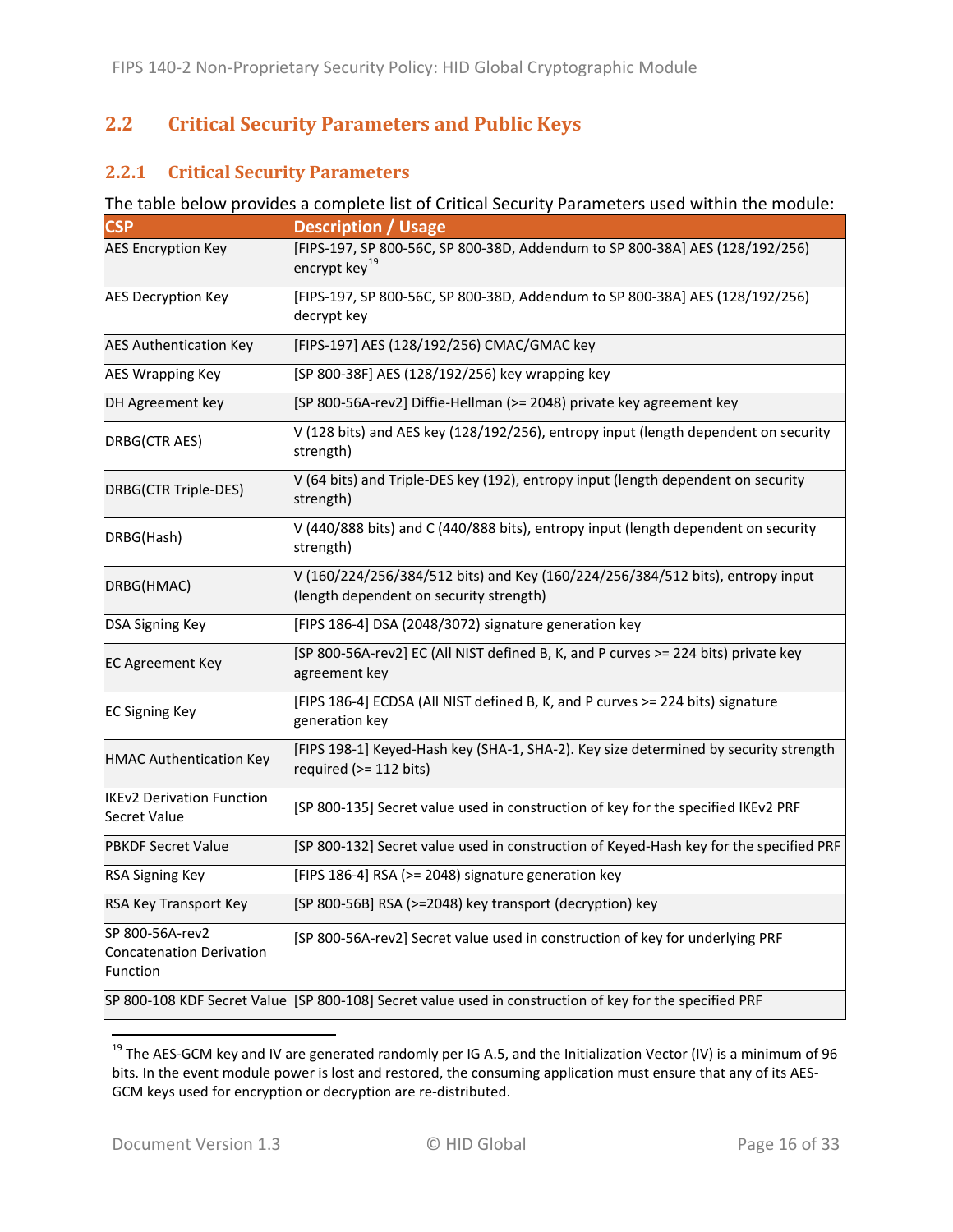| <b>CSP</b>                                              | <b>Description / Usage</b>                                                                             |
|---------------------------------------------------------|--------------------------------------------------------------------------------------------------------|
| <b>ISRTP Derivation Function</b><br><b>Secret Value</b> | [SP 800-135] Secret value used in construction of key for the specified SRTP PRF                       |
| <b>ISSH Derivation Function</b><br>Secret Value         | [SP 800-135] Secret value used in construction of key for the specified SSH PRF                        |
| <b>ITLS KDF Secret Value</b>                            | [SP 800-135] Secret value used in construction of Keyed-Hash key for the specified TLS<br><b>PRF</b>   |
| Triple-DES Authentication<br>Key                        | [SP 800-67] Triple-DES (112/192) CMAC key                                                              |
| Triple-DES Encryption Key                               | [SP 800-67] Triple-DES (192) encryption key                                                            |
| Triple-DES Decryption Key                               | [SP 800-67] Triple-DES (128/192) decryption key                                                        |
| Triple-DES Wrapping Key                                 | [SP 800-38F] Triple-DES (192 bits) key wrapping/unwrapping key, (128 unwrapping<br>only)               |
| X9.63 KDF Secret Value                                  | [SP 800-135] Secret value used in construction of Keyed-Hash key for the specified<br><b>X9.63 PRF</b> |

**Table 7 – Critical Security Parameters**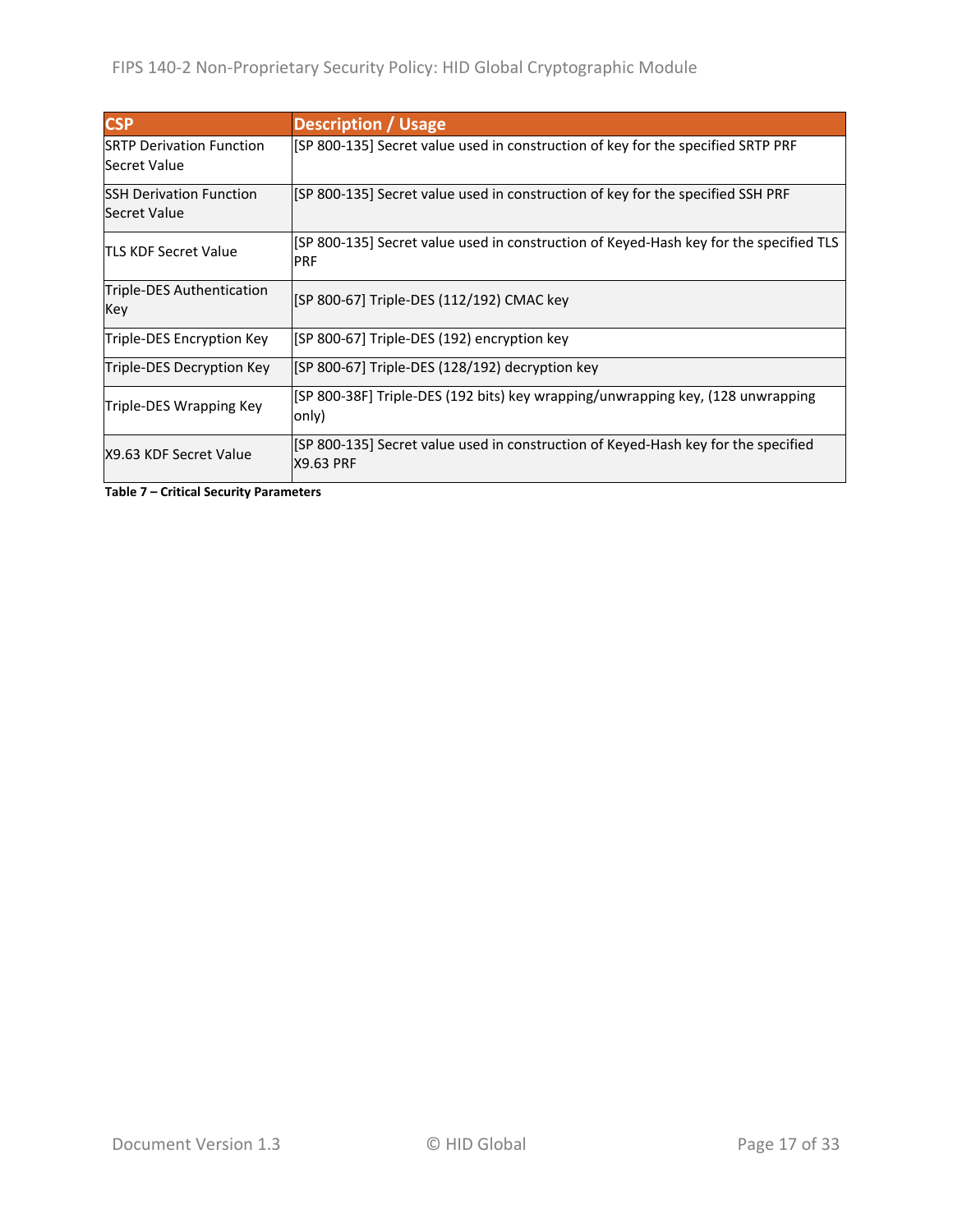### <span id="page-17-0"></span>**2.2.2 Public Keys**

The table below provides a complete list of the public keys used within the module:

| <b>Public Key</b>            | <b>Description / Usage</b>                                                          |
|------------------------------|-------------------------------------------------------------------------------------|
| DH Agreement Key             | [SP 800-56A-rev2] Diffie-Hellman (>= 2048) public key agreement key                 |
| <b>DSA Verification Key</b>  | [FIPS 186-4] DSA (1024/2048/3072) signature verification key                        |
| <b>EC Agreement Key</b>      | [SP 800-56A-rev2] EC (All NIST defined B, K, and P curves) public key agreement key |
| <b>EC Verification Key</b>   | [FIPS 186-4] ECDSA (All NIST defined B, K, and P curves) signature verification key |
| <b>RSA Key Transport Key</b> | [SP 800-56B] RSA (>=2048) key transport (encryption) key                            |
| <b>RSA Verification Key</b>  | [FIPS 186-4] RSA (>= 1024) signature verification key                               |

**Table 8 – Public Keys**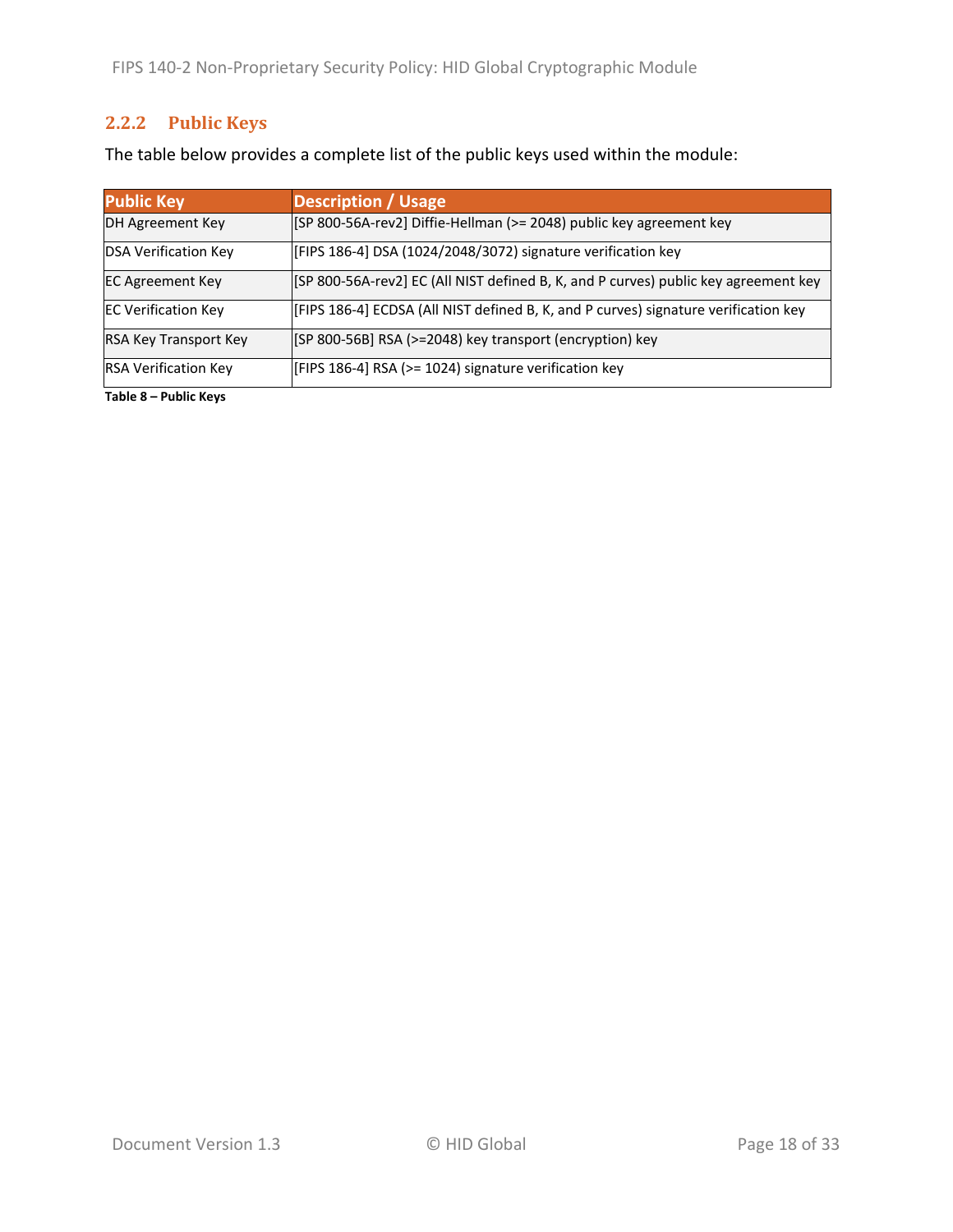FIPS 140-2 Non-Proprietary Security Policy: HID Global Cryptographic Module

### <span id="page-18-0"></span>**2.3 Module Interfaces**

The figure below shows the module's physical and logical block diagram:



<span id="page-18-1"></span>**Figure 1 – Module Boundary and Interfaces Diagram**

The interfaces (ports) for the physical boundary include the Data/power port, WIFI / BT Transceiver, RF Transceiver, and LCD. When operational, the module does not transmit any information across these physical ports because it is a software cryptographic module. Therefore, the module's interfaces are purely logical and are provided through the Application Programming Interface (API) that a calling daemon can operate. The logical interfaces expose services that applications directly call, and the API provides functions that may be called by a referencing application (see Section [2.4](#page-19-0) – [Roles, Services, and Authentication](#page-19-0) for the list of available functions). The module distinguishes between logical interfaces by logically separating the information according to the defined API.

The API provided by the module is mapped onto the FIPS 140- 2 logical interfaces: data input, data output, control input, and status output. Each of the FIPS 140- 2 logical interfaces relates to the module's callable interface, as follows: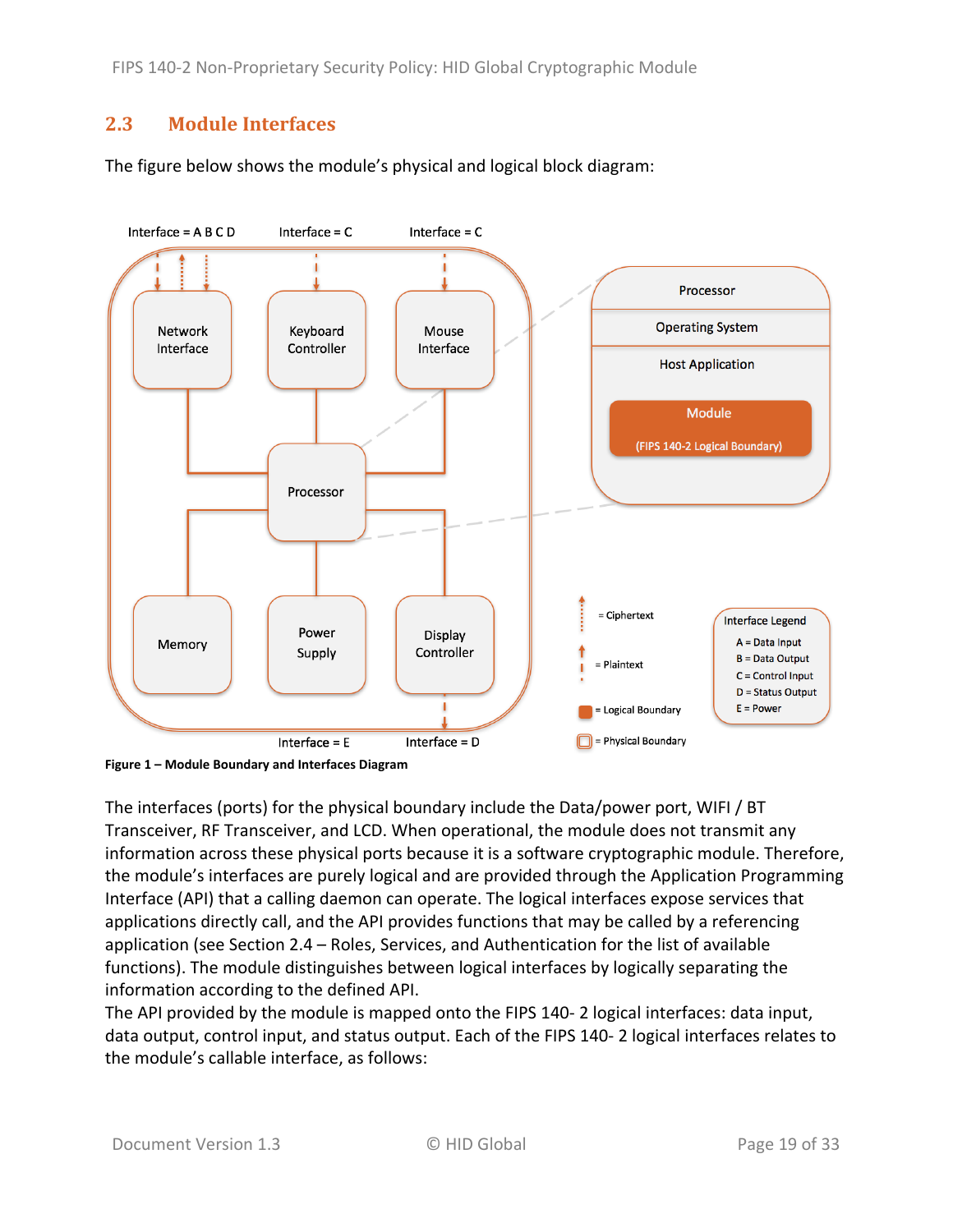| FIPS 140-2 Interface Logical Interface |                                                                 | <b>Module Physical Interface</b> |
|----------------------------------------|-----------------------------------------------------------------|----------------------------------|
| Data Input                             | API input parameters - plaintext and/or                         | Network Interface                |
|                                        | ciphertext data                                                 |                                  |
| Data Output                            | $API$ output parameters and return values $-$ Network Interface |                                  |
|                                        | plaintext and/or ciphertext data                                |                                  |
| Control Input                          | API method calls- method calls, or input                        | Keyboard Interface, Mouse        |
|                                        | parameters, that specify commands and/or Interface              |                                  |
|                                        | control data used to control the operation                      |                                  |
|                                        | of the module                                                   |                                  |
| <b>Status Output</b>                   | API output parameters and return/error                          | Display Controller, Network      |
|                                        | codes that provide status information used Interface            |                                  |
|                                        | to indicate the state of the module                             |                                  |
| lPower                                 | <b>None</b>                                                     | Power Supply                     |

**Table 9 – Logical Interface / Physical Interface Mapping**

As shown in Figure 1 – [Module Boundary and Interfaces Diagram](#page-18-1) and [Table 11](#page-21-0) – Module Services, Roles, [and Descriptions,](#page-21-0) the output data path is provided by the data interfaces and is logically disconnected from processes performing key generation or zeroization. No key information will be output through the data output interface when the module zeroizes keys.

### <span id="page-19-0"></span>**2.4 Roles, Services, and Authentication**

#### <span id="page-19-1"></span>**2.4.1 Assumption of Roles**

The module supports two distinct operator roles, User and Crypto Officer (CO). The cryptographic module implicitly maps the two roles to the services. A user is considered the owner of the thread that instantiates the module and, therefore, only one concurrent user is allowed.

The module does not support a Maintenance role or bypass capability. The module does not support authentication.

| <b>Role</b> | <b>Role Description</b>                       | <b>Authentication Type</b>    |
|-------------|-----------------------------------------------|-------------------------------|
| <b>CO</b>   | Crypto Officer – Powers on and off the module | $N/A -$ Authentication is not |
|             |                                               | a requirement for Level 1     |
| User        | User - The user of the complete API           | $N/A -$ Authentication is not |
|             |                                               | a requirement for Level 1     |

<span id="page-19-2"></span>**Table 10 – Description of Roles**

#### **2.4.2 Services**

All services implemented by the module are listed in Table 11 – Module [Services, Roles,](#page-21-0) and [Descriptions.](#page-21-0) The second column provides a description of each service and availability to the Crypto Officer and User, in columns 3 and 4, respectively.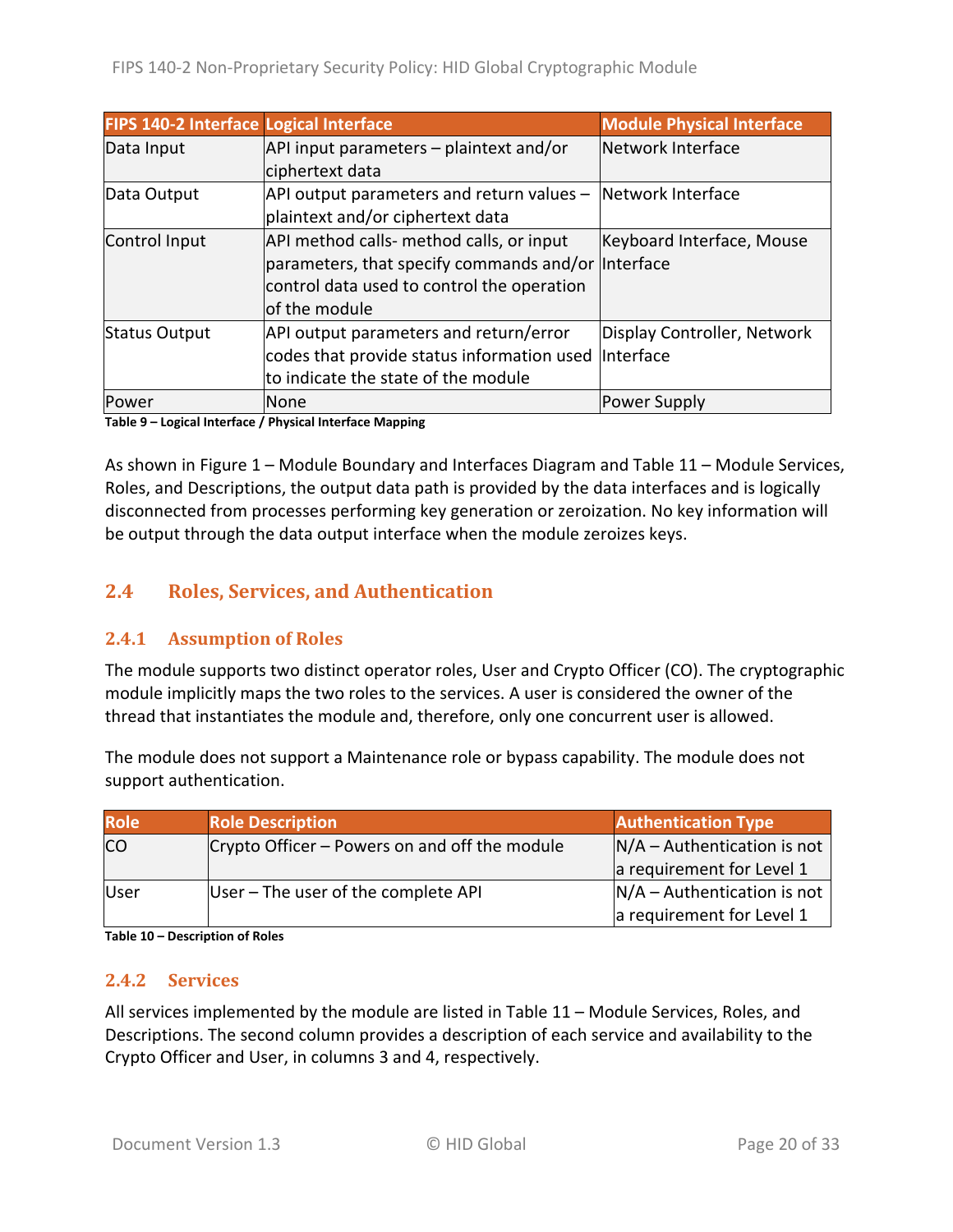| <b>Service</b>                                       | <b>Description</b>                                                                                                                                                                                   | CO | <b>Us</b><br>er |
|------------------------------------------------------|------------------------------------------------------------------------------------------------------------------------------------------------------------------------------------------------------|----|-----------------|
| Initialize Module and<br>Run Self-Tests on<br>Demand | The JRE will call the static constructor for self-tests on module<br>initialization.                                                                                                                 | X  |                 |
| <b>Show Status</b>                                   | A user can call FipsStatus.IsReady() at any time to determine if<br>the module is ready.<br>CryptoServicesRegistrar.IsInApprovedOnlyMode() can be called to<br>determine the FIPS mode of operation. |    | $\mathsf{X}$    |
| Zeroize / Power-off                                  | The module uses the JVM garbage collector on thread<br>termination.                                                                                                                                  |    | X               |
| Data Encryption                                      | Used to encrypt data.                                                                                                                                                                                |    | X               |
| Data Decryption                                      | Used to decrypt data.                                                                                                                                                                                |    | X               |
| <b>MAC Calculation</b>                               | Used to calculate data integrity codes with CMAC.                                                                                                                                                    |    | X               |
| Signature<br>Authentication                          | Used to generate signatures (DSA, ECDSA, RSA).                                                                                                                                                       |    | X               |
| Signature Verification                               | Used to verify digital signatures.                                                                                                                                                                   |    | X               |
| DRBG (SP800-90A)<br>output                           | Used for random number, IV and key generation.                                                                                                                                                       |    | X               |
| <b>Message Hashing</b>                               | Used to generate a SHA-1, SHA-2, or SHA-3 message digest,<br><b>SHAKE output.</b>                                                                                                                    |    | X               |
| <b>Keyed Message</b><br>Hashing                      | Used to calculate data integrity codes with HMAC.                                                                                                                                                    |    | X               |
| <b>TLS Key Derivation</b><br>Function                | (secret input) (outputs secret) Used to calculate a value suitable<br>to be used for a master secret in TLS from a pre-master secret<br>and additional input.                                        |    | X               |
| SP 800-108 KDF                                       | (secret input) (outputs secret) Used to calculate a value suitable<br>to be used for a secret key from an input secret and additional<br>input.                                                      |    | X               |
| <b>SSH Derivation</b><br>Function                    | (secret input) (outputs secret) Used to calculate a value suitable<br>to be used for a secret key from an input secret and additional<br>input.                                                      |    | X               |
| X9.63 Derivation<br>Function                         | (secret input) (outputs secret) Used to calculate a value suitable<br>to be used for a secret key from an input secret and additional<br>input.                                                      |    | $\mathsf{X}$    |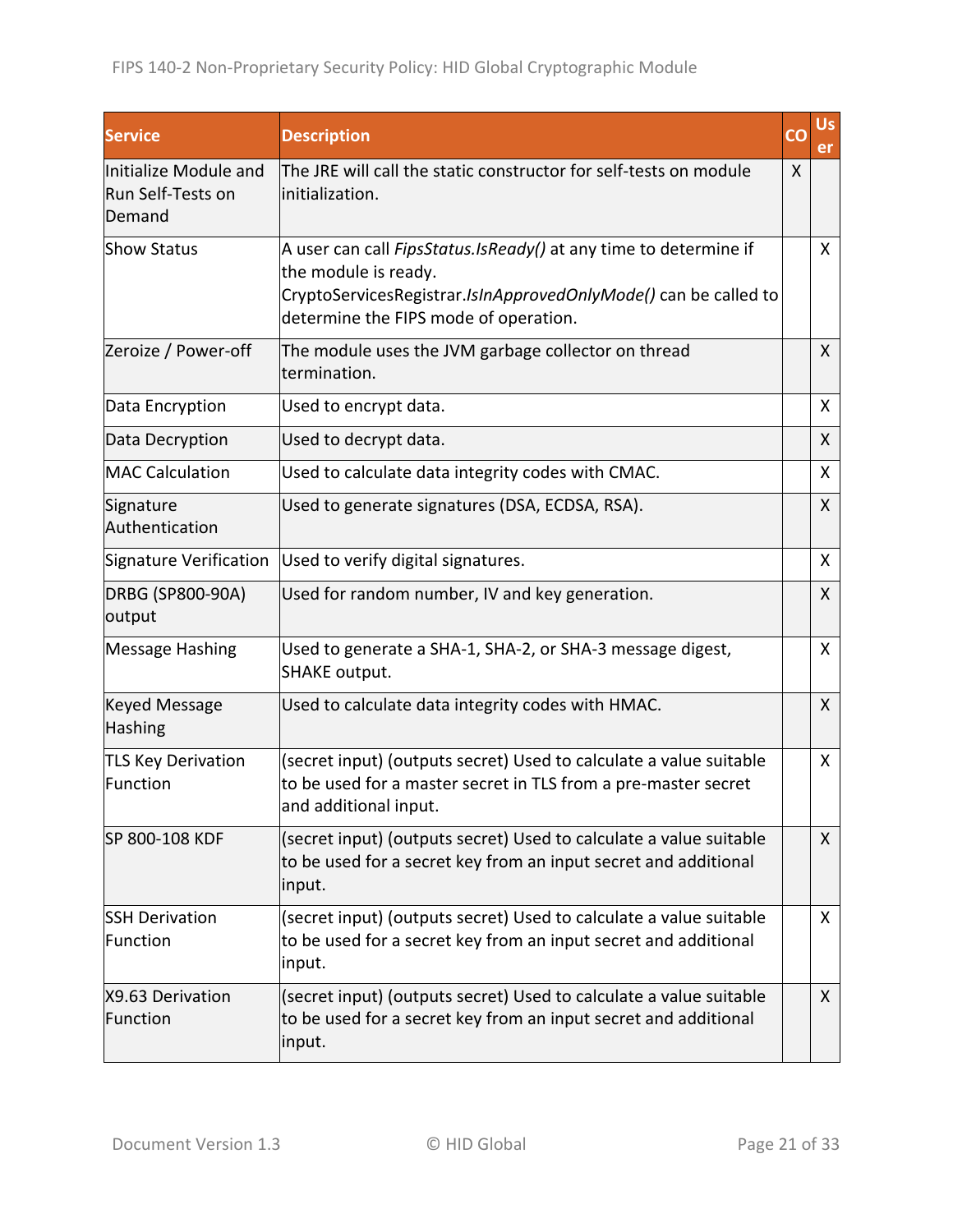| <b>Service</b>                                                  | <b>Description</b>                                                                                                                              | CO | Us<br>er     |
|-----------------------------------------------------------------|-------------------------------------------------------------------------------------------------------------------------------------------------|----|--------------|
| lSP 800-56A-rev2<br>Concatenation<br><b>Derivation Function</b> | (secret input) (outputs secret) Used to calculate a value suitable<br>to be used for a secret key from an input secret and additional<br>input. |    | X            |
| <b>IIKFv2 Derivation</b><br>Function                            | (secret input) (outputs secret) Used to calculate a value suitable<br>to be used for a secret key from an input secret and additional<br>input. |    | X            |
| <b>ISRTP Derivation</b><br>Function                             | (secret input) (outputs secret) Used to calculate a value suitable<br>to be used for a secret key from an input secret and additional<br>input. |    | X            |
| <b>PBKDF</b>                                                    | (secret input) (outputs secret) Used to generate a key using an<br>encoding of a password and an additional function such as a<br>message hash. |    | X            |
| Key Agreement<br>lSchemes                                       | Used to calculate key agreement values (SP 800-56A, Diffie-<br>Hellman).                                                                        |    | X            |
| Key Wrapping                                                    | Used to encrypt a key value. (RSA, AES, Triple-DES)                                                                                             |    | X            |
| Key Unwrapping                                                  | Used to decrypt a key value. (RSA, AES, Triple-DES)                                                                                             |    | X            |
| <b>INDRNG Callback</b>                                          | Gathers entropy in a passive manner from a user-provided<br>function.                                                                           |    | $\mathsf{X}$ |
| Utility                                                         | Miscellaneous utility functions, does not access CSPs.                                                                                          |    | X            |

<span id="page-21-0"></span>**Table 11 – Module Services, Roles, and Descriptions**

Note: The module services are the same in the approved and non-approved modes of operation. The only difference is the function(s) used (approved/allowed or non-approved/non-allowed).

Services in the module are accessed via the public APIs of the Jar file. The ability of a thread to invoke non-approved services depends on whether it has been registered with the module as approved mode only. In approved only mode no non-approved services are accessible. In the presence of a Java SecurityManager approved mode services specific to a context, such as DSA and ECDSA for use in TLS, require specific permissions to be configured in the JVM configuration by the Cryptographic Officer or User.

In the absence of a Java SecurityManager specific services related to protocols such as TLS are available, however must only be used in relation to those protocols.

Table 12 – [CSP Access Rights within Services](#page-23-0) defines the relationship between access to CSPs and the different module services. The modes of access shown in the table are defined as:

**G** = Generate: The module generates the CSP.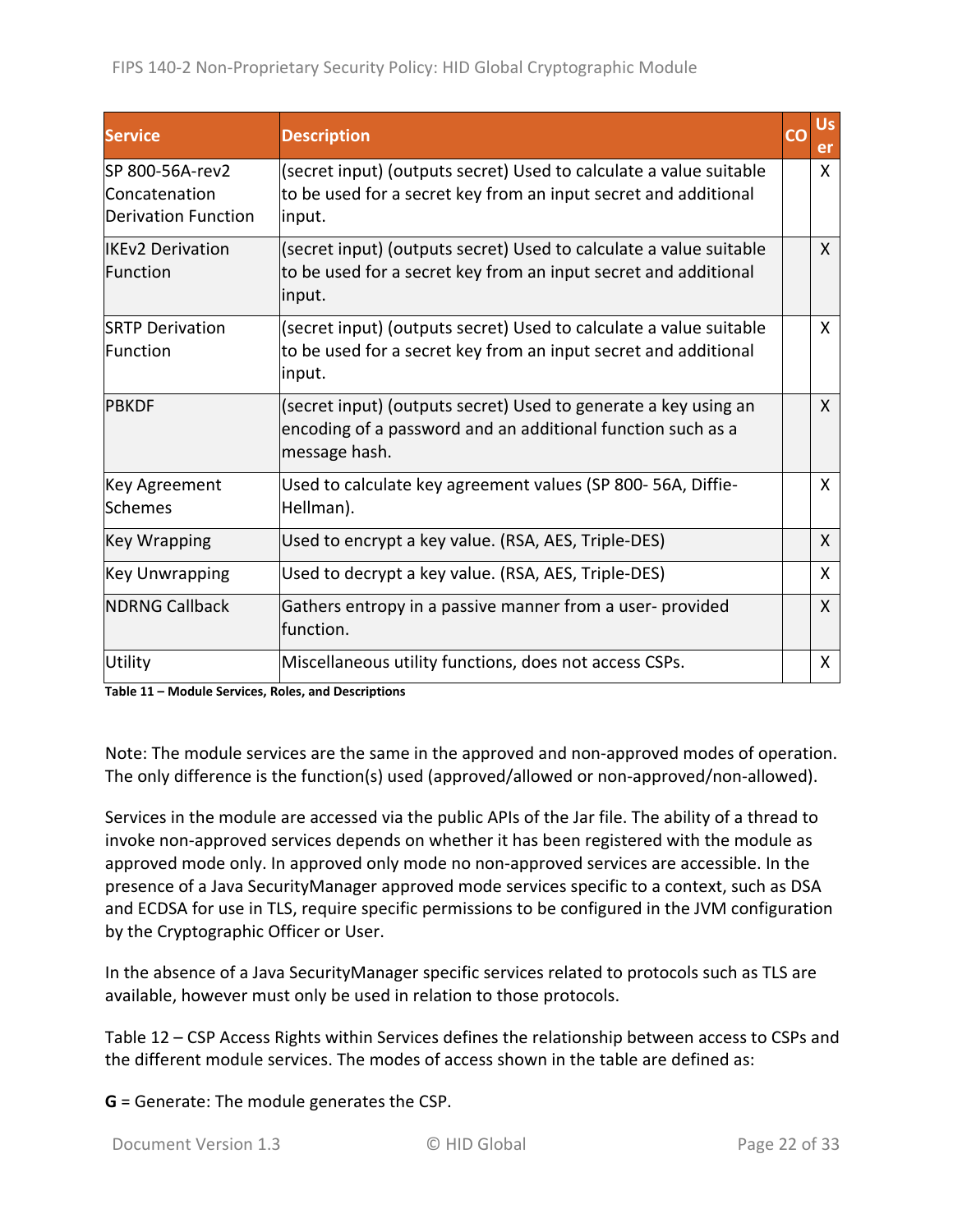**R** = Read: The module reads the CSP. The read access is typically performed before the module uses the CSP.

**E** = Execute: The module executes using the CSP.

**W** = Write: The module writes the CSP. The write access is typically performed after a CSP is imported into the module, when the module generates a CSP, or when the module overwrites an existing CSP.

**Z** = Zeroize: The module zeroizes the CSP.

|                                                      | <b>CSPs</b> |         |                  |                 |                  |                   |                  |                          |                 |                        |
|------------------------------------------------------|-------------|---------|------------------|-----------------|------------------|-------------------|------------------|--------------------------|-----------------|------------------------|
| <b>Service</b>                                       | AES Keys    | DH Keys | <b>DRBG Keys</b> | <b>DSA Keys</b> | EC Agreement Key | <b>ECDSA Keys</b> | <b>HMAC Keys</b> | <b>KDF Secret Values</b> | <b>RSA Keys</b> | <b>Triple-DES Keys</b> |
| Initialize Module and<br>Run Self-Tests on<br>Demand |             |         |                  |                 |                  |                   |                  |                          |                 |                        |
| <b>Show Status</b>                                   |             |         |                  |                 |                  |                   |                  |                          |                 |                        |
| Zeroize / Power-off                                  | $\mathsf Z$ | Z       | $\mathsf Z$      | $\mathsf Z$     | $\mathsf Z$      | Z                 | Z                |                          | $\mathsf Z$     | Z                      |
| Data Encryption                                      | ${\sf R}$   |         |                  |                 |                  |                   |                  |                          |                 | $\mathsf R$            |
| Data Decryption                                      | $\mathsf R$ |         |                  |                 |                  |                   |                  |                          |                 | $\mathsf{R}$           |
| <b>MAC Calculation</b>                               | ${\sf R}$   |         |                  |                 |                  |                   | $\mathsf{R}$     |                          |                 | $\mathsf R$            |
| Signature<br>Authentication                          |             |         |                  | ${\sf R}$       |                  | $\mathsf R$       |                  |                          | $\mathsf{R}$    |                        |
| Signature Verification                               |             |         |                  | $\mathsf{R}$    |                  | ${\sf R}$         |                  |                          | $\mathsf{R}$    |                        |
| DRBG (SP800-90A)<br>output                           | G           | G       | G, R             | G               | G                | G                 | G                |                          | G               | G                      |
| <b>Message Hashing</b>                               |             |         |                  |                 |                  |                   |                  |                          |                 |                        |
| <b>Keyed Message</b><br>Hashing                      |             |         |                  |                 |                  |                   | ${\sf R}$        |                          |                 |                        |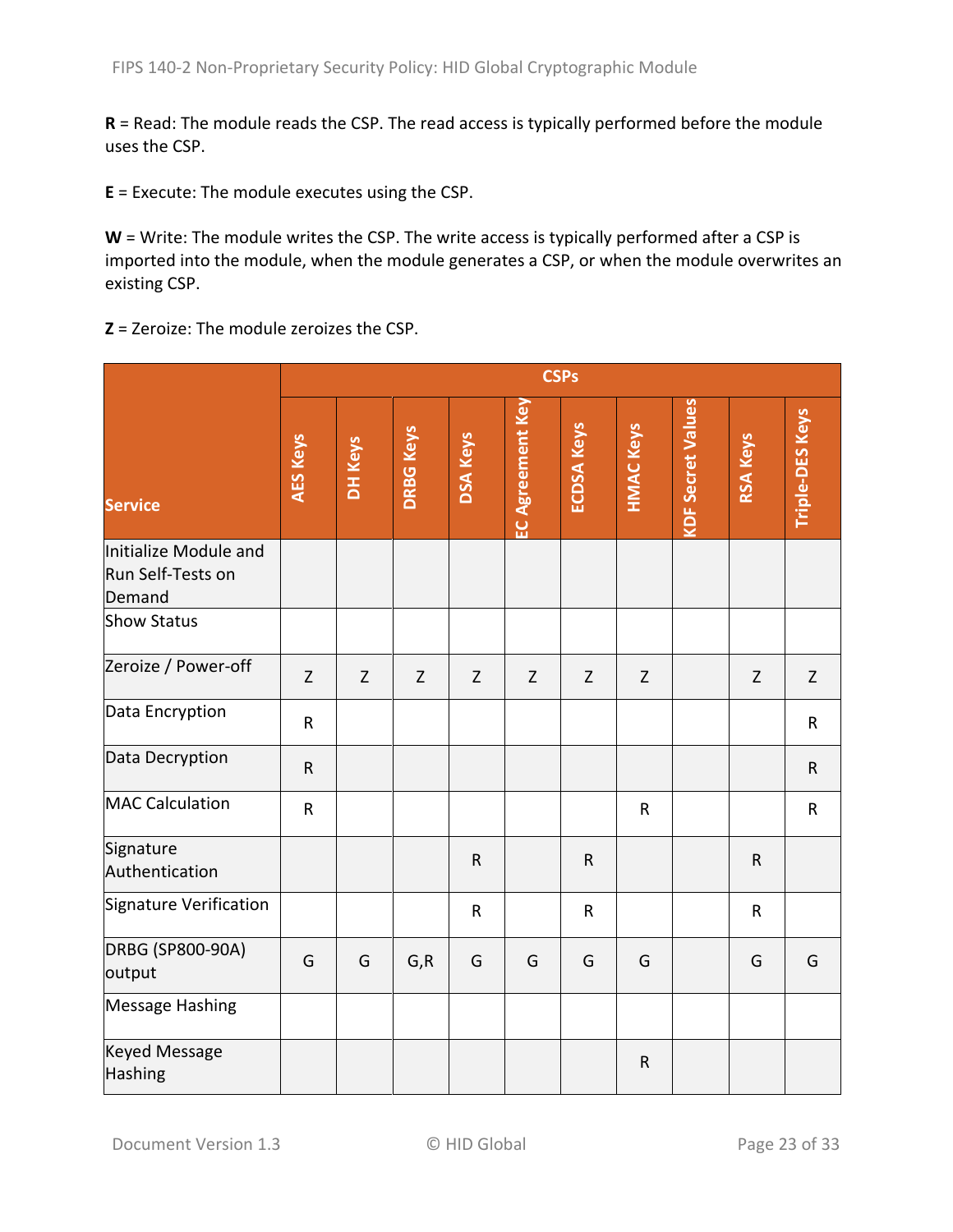|                                                         | <b>CSPs</b> |             |                  |                 |                         |                   |                  |                          |                 |                 |
|---------------------------------------------------------|-------------|-------------|------------------|-----------------|-------------------------|-------------------|------------------|--------------------------|-----------------|-----------------|
| <b>Service</b>                                          | AES Keys    | DH Keys     | <b>DRBG Keys</b> | <b>DSA Keys</b> | <b>EC Agreement Key</b> | <b>ECDSA Keys</b> | <b>HMAC Keys</b> | <b>KDF Secret Values</b> | <b>RSA Keys</b> | Triple-DES Keys |
| TLS Key Derivation<br>Function                          |             |             |                  |                 |                         |                   |                  | $\mathsf R$              |                 |                 |
| SP 800-108 KDF                                          |             |             |                  |                 |                         |                   |                  | $\mathsf{R}$             |                 |                 |
| <b>SSH Derivation</b><br>Function                       |             |             |                  |                 |                         |                   |                  | ${\sf R}$                |                 |                 |
| X9.63 Derivation<br>Function                            |             |             |                  |                 |                         |                   |                  | ${\sf R}$                |                 |                 |
| SP 800-56A-rev2<br>Concatenation<br>Derivation Function |             |             |                  |                 |                         |                   |                  | ${\sf R}$                |                 |                 |
| <b>IKEv2 Derivation</b><br>Function                     |             |             |                  |                 |                         |                   |                  | $\mathsf R$              |                 |                 |
| <b>SRTP Derivation</b><br>Function                      |             |             |                  |                 |                         |                   |                  | $\mathsf R$              |                 |                 |
| <b>PBKDF</b>                                            |             |             |                  |                 |                         |                   | G, R             |                          |                 |                 |
| Key Agreement<br>Schemes                                | G           | $\mathsf R$ |                  |                 | $\mathsf R$             |                   | R                |                          | $\mathsf R$     | G               |
| Key<br>Wrapping/Transport<br>(RSA, AES,<br>Triple-DES)  | ${\sf R}$   |             |                  |                 |                         |                   | ${\sf R}$        |                          | ${\sf R}$       | ${\sf R}$       |
| Key Unwrapping (RSA,<br>AES,<br>Triple-DES)             | $\sf R$     |             |                  |                 |                         |                   | ${\sf R}$        |                          | ${\sf R}$       | ${\sf R}$       |
| <b>NDRNG Callback</b>                                   |             |             | G                |                 |                         |                   |                  |                          |                 |                 |
| Utility                                                 |             |             |                  |                 |                         |                   |                  |                          |                 |                 |

<span id="page-23-0"></span>**Table 12 – CSP Access Rights within Services**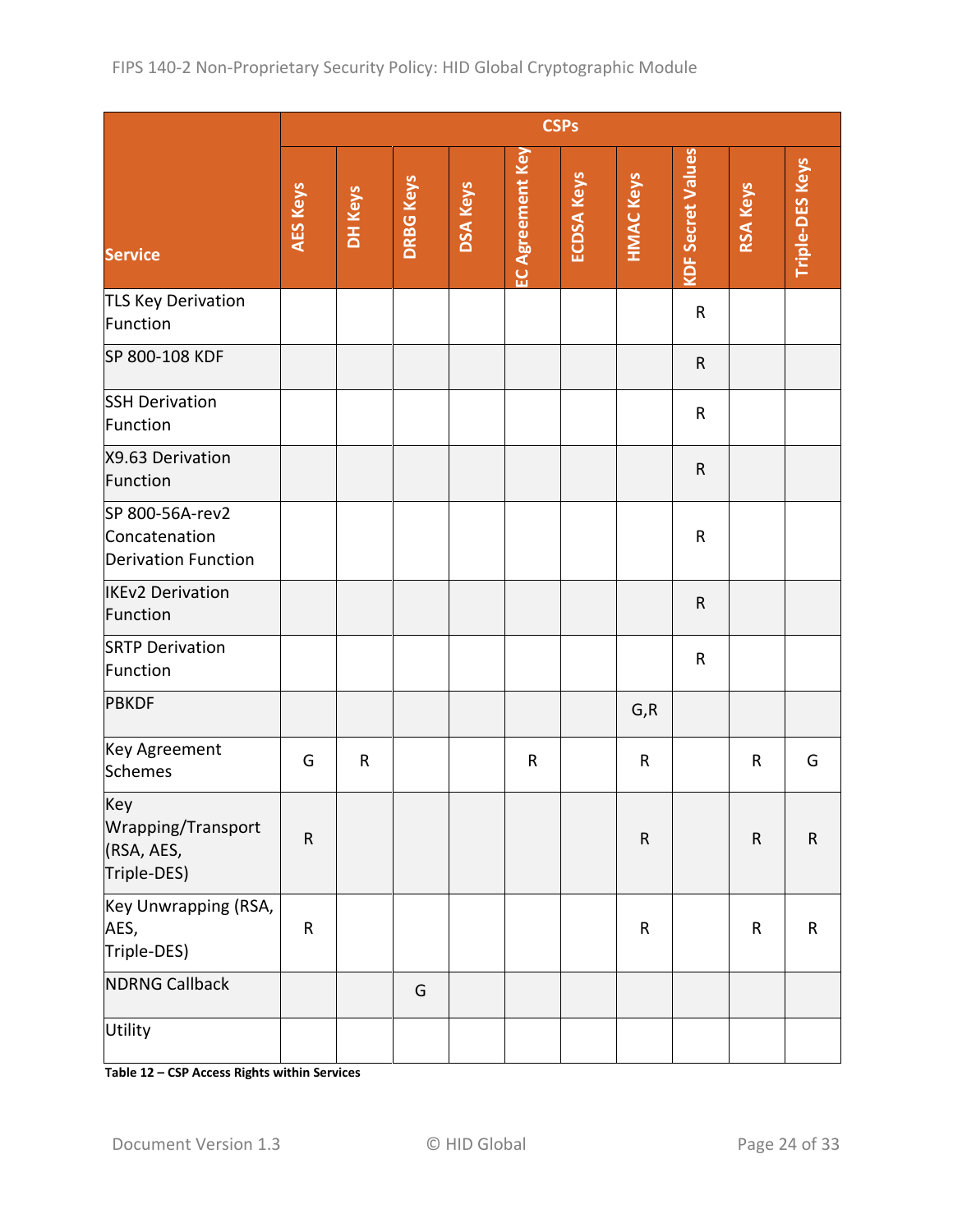### <span id="page-24-0"></span>**2.5 Physical Security**

<span id="page-24-1"></span>The module is a software-only module and does not have physical security mechanisms.

### **2.6 Operational Environment**

The module operates in a modifiable operational environment under the FIPS 140-2 definitions.

The module runs on a GPC running one of the operating systems specified in the approved operational environment list in this section. Each approved operating system manages processes and threads in a logically separated manner. The module's user is considered the owner of the calling application that instantiates the module within the process space of the Java Virtual Machine.

The module optionally uses the Java Security Manager and starts in FIPS-approved mode by default when used with the Java Security Manager. When the Module is not used within the context of the Java Security Manager, it will start by default in the non-FIPS-approved mode.

The module was tested on the following platforms:

• CentOS 6 and OpenJDK 1.7 running on HP ProLiant DL360 G7 Server

The cryptographic module is also supported on the following operating environments for which operational testing and algorithm testing was not performed:

- Android Marshmallow (version 6.0 and later)
- Android Nougat (version 7.0 and later)
- Android Oreo (version 8.0 and later)
- Android Pie (version 9.0 and later)

Compliance is maintained for other versions of the respective operating system family where the binary is unchanged. No claim can be made as to the correct operation of the module or the security strengths of the generated keys when ported to an operational environment which is not listed on the validation certificate.

The GPC(s) used during testing met Federal Communications Commission (FCC) FCC Electromagnetic Interference (EMI) and Electromagnetic Compatibility (EMC) requirements for business use as defined by 47 Code of Federal Regulations, Part15, Subpart B. FIPS 140-2 validation compliance is maintained when the module is operated on other versions of the GPOS running in single user mode, assuming that the requirements outlined in NIST IG G.5 are met.

#### <span id="page-24-2"></span>**2.6.1 Use of External RNG**

The module makes use of the JVM's configured SecureRandom entropy source to provide entropy when required. The module will request entropy as appropriate to the security strength and seeding configuration for the DRBG that is using it. In approved mode the minimum amount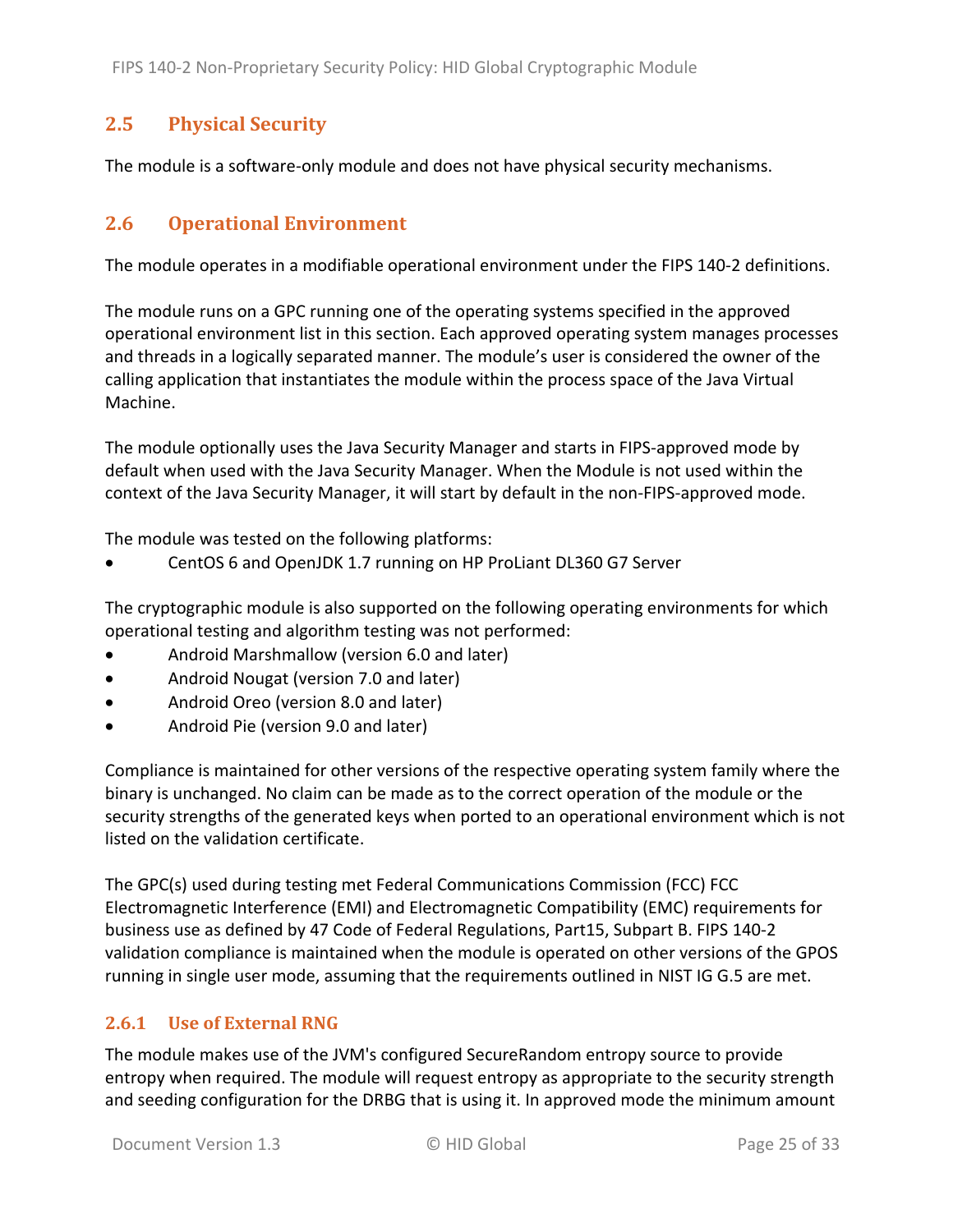of entropy that would be requested is 112 bits with a larger minimum being set if the security strength of the operation requires it. The module will wait until the *SecureRandom.generateSeed()* returns the requested amount of entropy, blocking if necessary.

### <span id="page-25-0"></span>**2.7 Self-Tests**

Each time the module is powered up, it tests that the cryptographic algorithms still operate correctly and that sensitive data have not been damaged. Power-up self–tests are available on demand by power cycling the module.

On power-up or reset, the module performs the self-tests that are described in [Table 13](#page-26-1) – Power-[Up Self-Tests.](#page-26-1) All KATs must be completed successfully prior to any other use of cryptography by the module. If one of the KATs fails, the module enters the Self-Test Failure error state. The module will output a detailed error message when *FipsStatus.isReady()* is called. The error state can only be cleared by reloading the module and calling *FipsStatus.isReady()* again to confirm successful completion of the KATs.

| <b>Test Target</b>       | <b>Description</b>                                              |
|--------------------------|-----------------------------------------------------------------|
| Software Integrity Check | HMAC-SHA256                                                     |
| <b>AES</b>               | KATs: Encryption, Decryption                                    |
|                          | Modes: ECB                                                      |
|                          | Key sizes: 128 bits                                             |
| <b>CCM</b>               | <b>KATs: Generation, Verification</b>                           |
|                          | Key sizes: 128 bits                                             |
| <b>AES-CMAC</b>          | <b>KATs: Generation, Verification</b>                           |
|                          | Key sizes: AES with 128 bits                                    |
| <b>FFC KAS</b>           | KATs: Per IG 9.6 – Primitive "Z" Computation Parameter Sets/Key |
|                          | sizes: FB                                                       |
| <b>DRBG</b>              | KATs: HASH DRBG, HMAC DRBG, CTR DRBG                            |
|                          | Security Strengths: 256 bits                                    |
| <b>DSA</b>               | <b>KAT: Signature Generation, Signature Verification</b>        |
|                          | Key sizes: 2048 bits                                            |
| <b>ECDSA</b>             | KAT: Signature Generation, Signature Verification Curves/Key    |
|                          | sizes: P-256                                                    |
| <b>GCM/GMAC</b>          | <b>KATs: Generation, Verification</b>                           |
|                          | Key sizes: 128 bits                                             |
| <b>HMAC</b>              | <b>KATs: Generation, Verification</b>                           |
|                          | SHA sizes: SHA-1, SHA-224, SHA-256, SHA-384, SHA-512, SHA-      |
|                          | 512/224, SHA-512/256                                            |
| <b>ECC KAS</b>           | KATs: Per IG 9.6 – Primitive "Z" Computation                    |
|                          | Parameter Sets/Key sizes: FB                                    |

### <span id="page-25-1"></span>**2.7.1 Power-Up Self-Tests**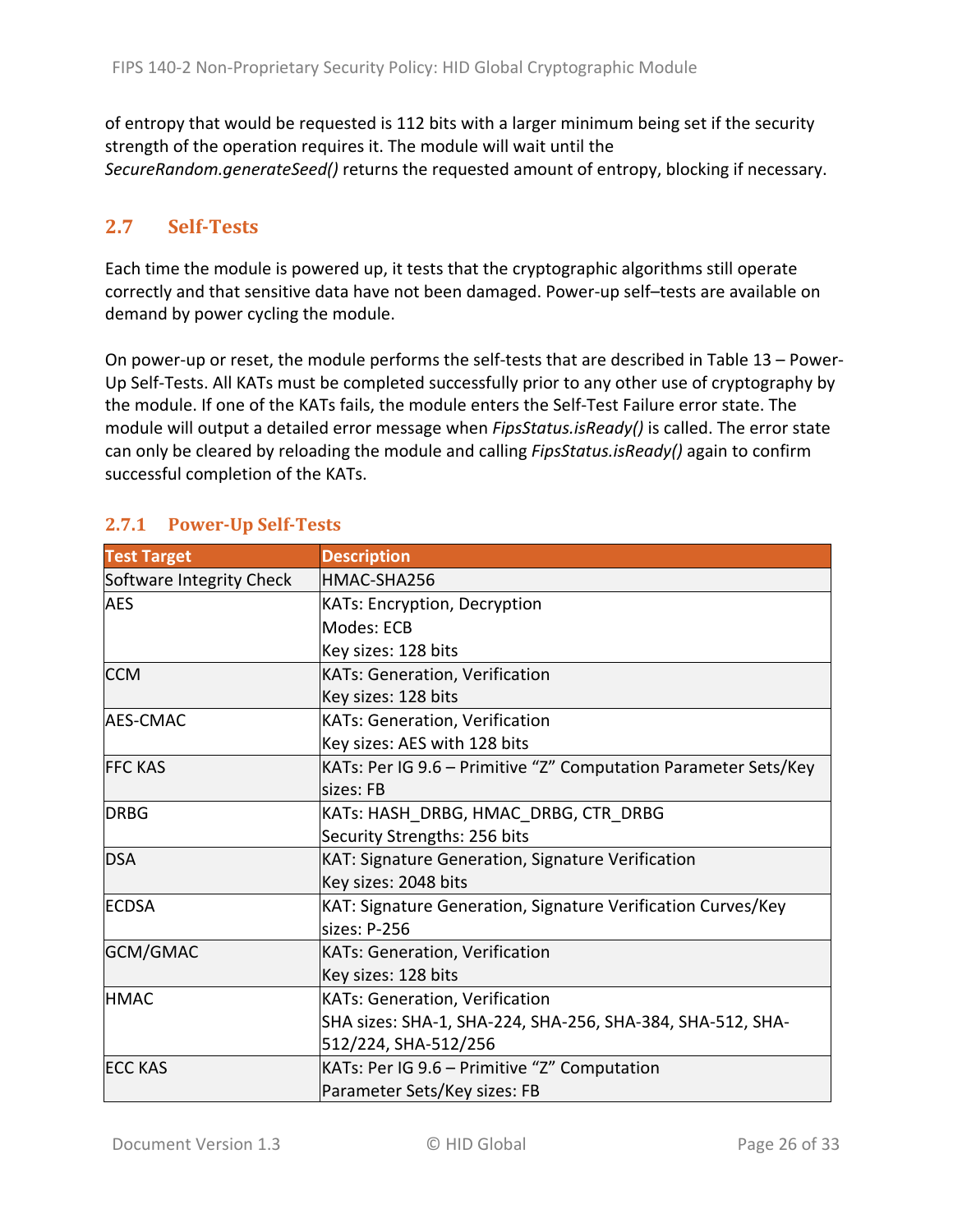| <b>Test Target</b>             | <b>Description</b>                                           |
|--------------------------------|--------------------------------------------------------------|
| <b>RSA</b>                     | KATs: Signature Generation, Signature Verification           |
|                                | Key sizes: 2048 bits                                         |
| <b>SHS</b>                     | <b>KATs: Output Verification</b>                             |
|                                | SHA sizes: SHA-1, SHA-224, SHA-256, SHA-384, SHA-512, SHA-   |
|                                | 512/224, SHA-512/256, SHA3-224, SHA3-256, SHA3-384, SHA3-512 |
| Triple-DES                     | <b>KATs: Encryption, Decryption</b>                          |
|                                | Modes: TECB                                                  |
|                                | Key sizes: 3-Key                                             |
| Triple-DES-CMAC                | <b>KATs: Generation, Verification</b>                        |
|                                | Key sizes: 3-Key                                             |
| Extendable-Output              | <b>KATs: Output Verification</b>                             |
| functions (XOF)                | XOFs: SHAKE128, SHAKE256                                     |
| <b>Key Agreement Using RSA</b> | KATs: SP 800-56B specific KATs per IG D.4                    |
|                                | Key sizes: 2048 bits                                         |
| <b>Key Transport Using RSA</b> | KATs: SP 800-56B specific KATs per IG D.4                    |
|                                | Key sizes: 2048 bits                                         |

<span id="page-26-1"></span><span id="page-26-0"></span>**Table 13 – Power-Up Self-Tests**

#### **2.7.2 Conditional Self-Tests**

The module implements the following conditional self-tests upon key generation, or random number generation (respectively):

| <b>Test Target</b>        | <b>Description</b>                                           |
|---------------------------|--------------------------------------------------------------|
| <b>NDRNG</b>              | NDRNG Continuous Test performed when a random value          |
|                           | is requested from the NDRNG.                                 |
| DH                        | DH Pairwise Consistency Test performed on every DH key       |
|                           | pair generation.                                             |
| <b>DRBG</b>               | DRBG Continuous Test performed when a random value           |
|                           | is requested from the DRBG.                                  |
| <b>DSA</b>                | DSA Pairwise Consistency Test performed on every DSA         |
|                           | key pair generation.                                         |
| <b>ECDSA</b>              | <b>ECDSA Pairwise Consistency Test performed on every EC</b> |
|                           | key pair generation.                                         |
| <b>RSA</b>                | RSA Pairwise Consistency Test performed on every RSA         |
|                           | key pair generation.                                         |
| <b>DRBG Health Checks</b> | Performed conditionally on DRBG, per SP 800-90A              |
|                           | Section 11.3. Required per IG C.1.                           |
| SP 800-56A Assurances     | Performed conditionally per SP 800-56A Sections 5.5.2,       |
|                           | 5.6.2, and/or 5.6.3. Required per IG 9.6.                    |

**Table 14 – Conditional Self-Tests**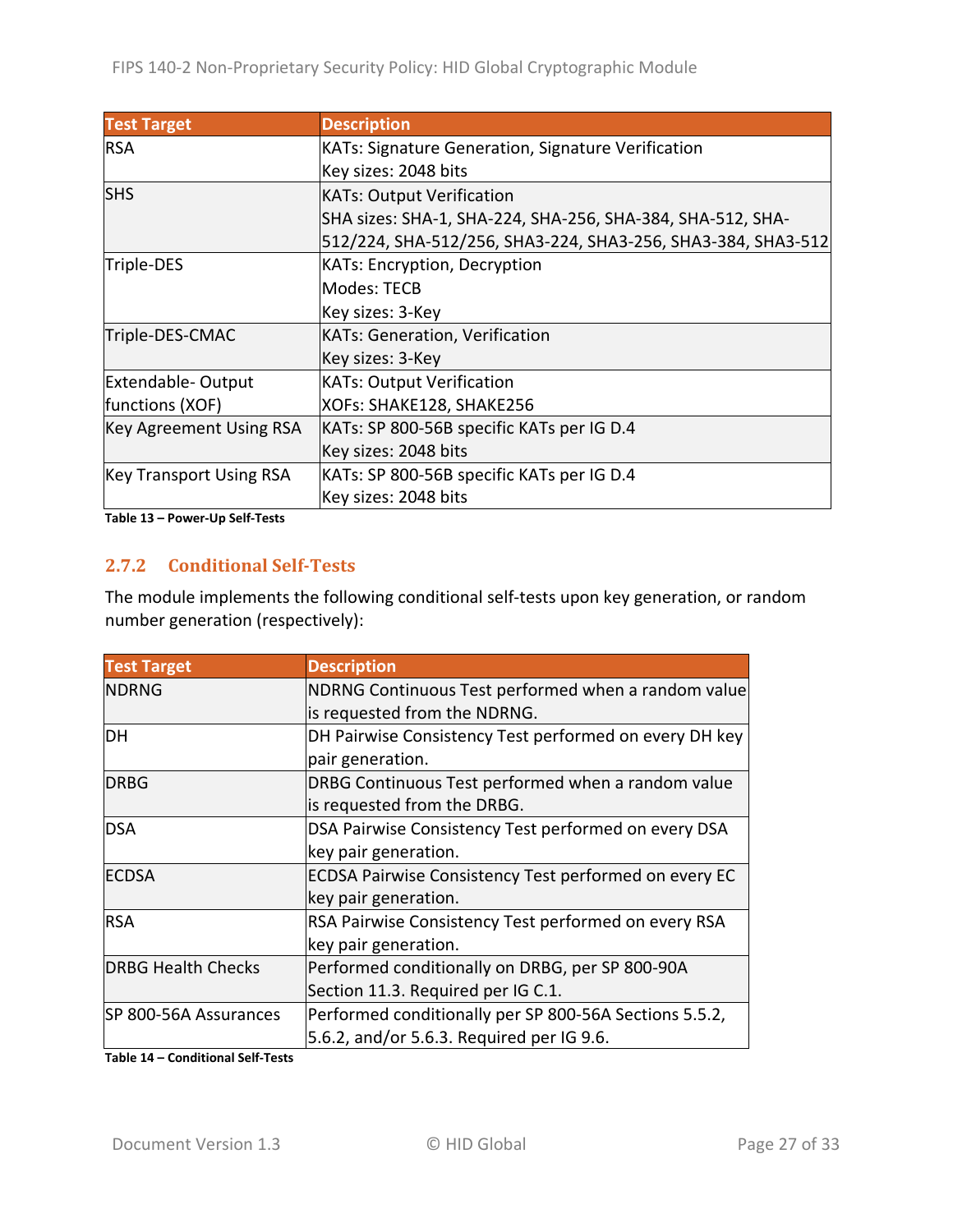### <span id="page-27-0"></span>**2.8 Mitigation of Other Attacks**

The Module implements basic protections to mitigate against timing based attacks against its internal implementations. There are two counter-measures used.

The first is Constant Time Comparisons, which protect the digest and integrity algorithms by strictly avoiding "fast fail" comparison of MACs, signatures, and digests so the time taken to compare a MAC, signature, or digest is constant regardless of whether the comparison passes or fails.

The second is made up of Numeric Blinding and decryption/signing verification which both protect the RSA algorithm.

Numeric Blinding prevents timing attacks against RSA decryption and signing by providing a random input into the operation which is subsequently eliminated when the result is produced. The random input makes it impossible for a third party observing the private key operation to attempt a timing attack on the operation as they do not have knowledge of the random input and consequently the time taken for the operation tells them nothing about the private value of the RSA key.

Decryption/signing verification is carried out by calculating a primitive encryption or signature verification operation after a corresponding decryption or signing operation before the result of the decryption or signing operation is returned. The purpose of this is to protect against Lenstra's CRT attack by verifying the correctness the private key calculations involved. Lenstra's CRT attack takes advantage of undetected errors in the use of RSA private keys with CRT values and, if exploitable, can be used to discover the private value of the RSA key.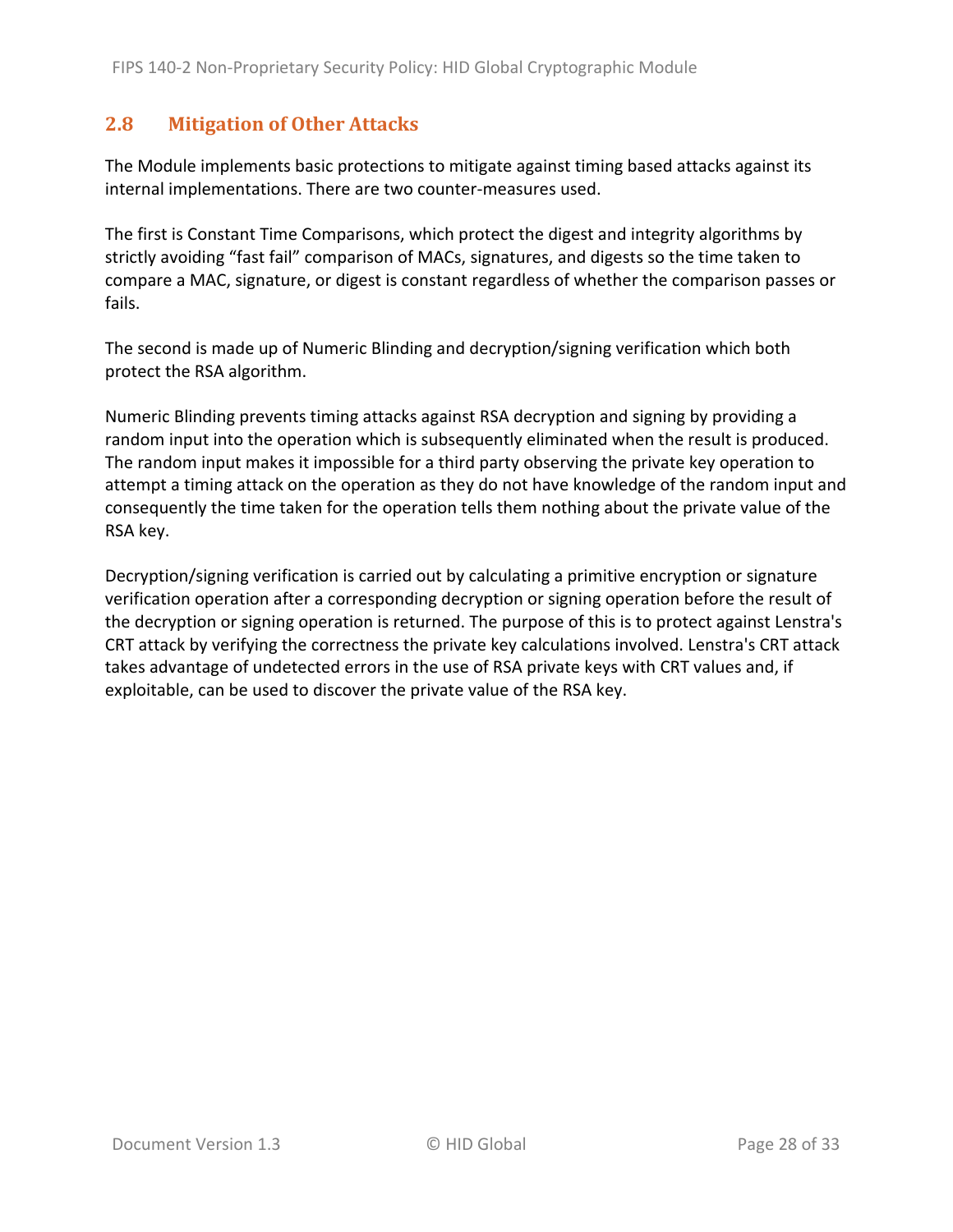## <span id="page-28-0"></span>**3 Security Rules and Guidance**

### <span id="page-28-1"></span>**3.1 Basic Enforcement**

The module design corresponds to the Module security rules. This section documents the security rules enforced by the cryptographic module to implement the security requirements of this FIPS 140-2 Level 1 module.

1. The module provides two distinct operator roles: User and Cryptographic Officer.

2. The module does not provide authentication.

3. The operator may command the module to perform the power up self-tests by cycling power or resetting the module.

4. Power-up self-tests do not require any operator action.

5. Data output is inhibited during key generation, self-tests, zeroization, and error states.

6. Status information does not contain CSPs or sensitive data that if misused could lead to a compromise of the module.

7. There are no restrictions on which keys or CSPs are zeroized by the zeroization service.

8. The module does not support concurrent operators.

9. The module does not have any external input/output devices used for entry/output of data.

10. The module does not enter or output plaintext CSPs from the module's physical boundary.

<span id="page-28-4"></span><span id="page-28-2"></span>11. The module does not output intermediate key values.

#### **3.1.1 Additional Enforcement with a Java SecurityManager**

In the presence of a Java SecurityManager approved mode services specific to a context, such as DSA and ECDSA for use in TLS, require specific policy permissions to be configured in the JVM configuration by the Cryptographic Officer or User. The SecurityManager can also be used to restrict the ability of particular code bases to examine CSPs. See Section [2.1.3](#page-6-0) Module Configuration for further advice on this.

In the absence of a Java SecurityManager specific services related to protocols such as TLS are available, however must only be used in relation to those protocols.

### <span id="page-28-3"></span>**3.1.2 Basic Guidance**

The jar file representing the module needs to be installed in a JVM's class path in a manner appropriate to its use in applications running on the JVM.

Functionality in the module is provided in two ways. At the lowest level there are distinct classes that provide access to the FIPS approved and non-FIPS approved services provided by the module. A more abstract level of access can also be gained through the use of strings providing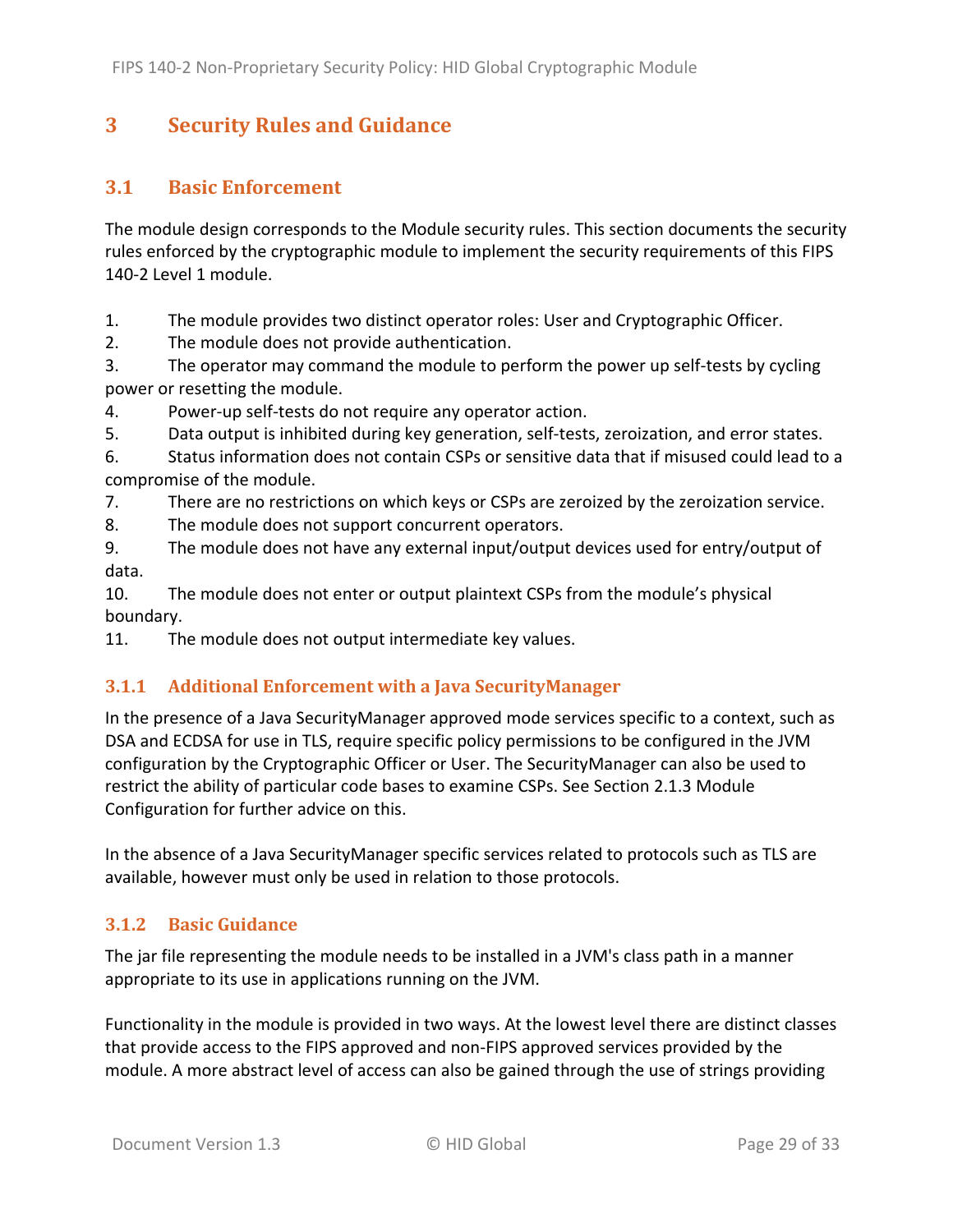operation names passed into the module's Java cryptography provider through the APIs described in the Java Cryptography Architecture (JCA) and the Java Cryptography Extension (JCE).

When the module is being used in FIPS approved-only mode, classes providing implementations of algorithms which are not FIPS approved, or allowed, are explicitly disabled.

#### <span id="page-29-0"></span>**3.1.3 Enforcement and Guidance for GCM IVs**

IVs for GCM can be generated randomly, where an IV is not generated randomly the module supports the importing of GCM IVs.

In approved mode, when a GCM IV is generated randomly, the module enforces the use of an approved DRGB in line with Section 8.2.2 of SP 800-38D.

In approved mode, importing a GCM IV is non-conformant unless the source of the IV is also FIPS approved for GCM IV generation.

Per IG A.5, Section [2.2.1](#page-15-1) of this Security Policy also states that in the event module power is lost and restored the consuming application must ensure that any of its AES-GCM keys used for encryption or decryption are re-distributed.

#### <span id="page-29-1"></span>**3.1.4 Enforcement and Guidance for use of the Approved PBKDF**

In line with the requirements for SP 800-132, keys generated using the approved PBKDF must only be used for storage applications. Any other use of the approved PBKDF is non-conformant.

In approved mode the module enforces that any password used must encode to at least 14 bytes (112 bits) and that the salt is at least 16 bytes (128 bits) long. The iteration count associated with the PBKDF should be as large as practical.

As the module is a general purpose software module, it is not possible to anticipate all the levels of use for the PBKDF, however a user of the module should also note that a password should at least contain enough entropy to be unguessable and also contain enough entropy to reflect the security strength required for the key being generated. In the event a password encoding is simply based on ASCII a 14 byte password is unlikely to contain sufficient entropy for most purposes. Users are referred to Appendix A, "Security Considerations" of SP 800-132 for further information on password, salt, and iteration count selection.

#### <span id="page-29-2"></span>**3.1.5 Software Installation**

The module is provided directly to solution developers and is not available for direct download to the general public. The module and its host application are to be installed on an operating system specified in Section [2.6](#page-24-1) or one where portability is maintained.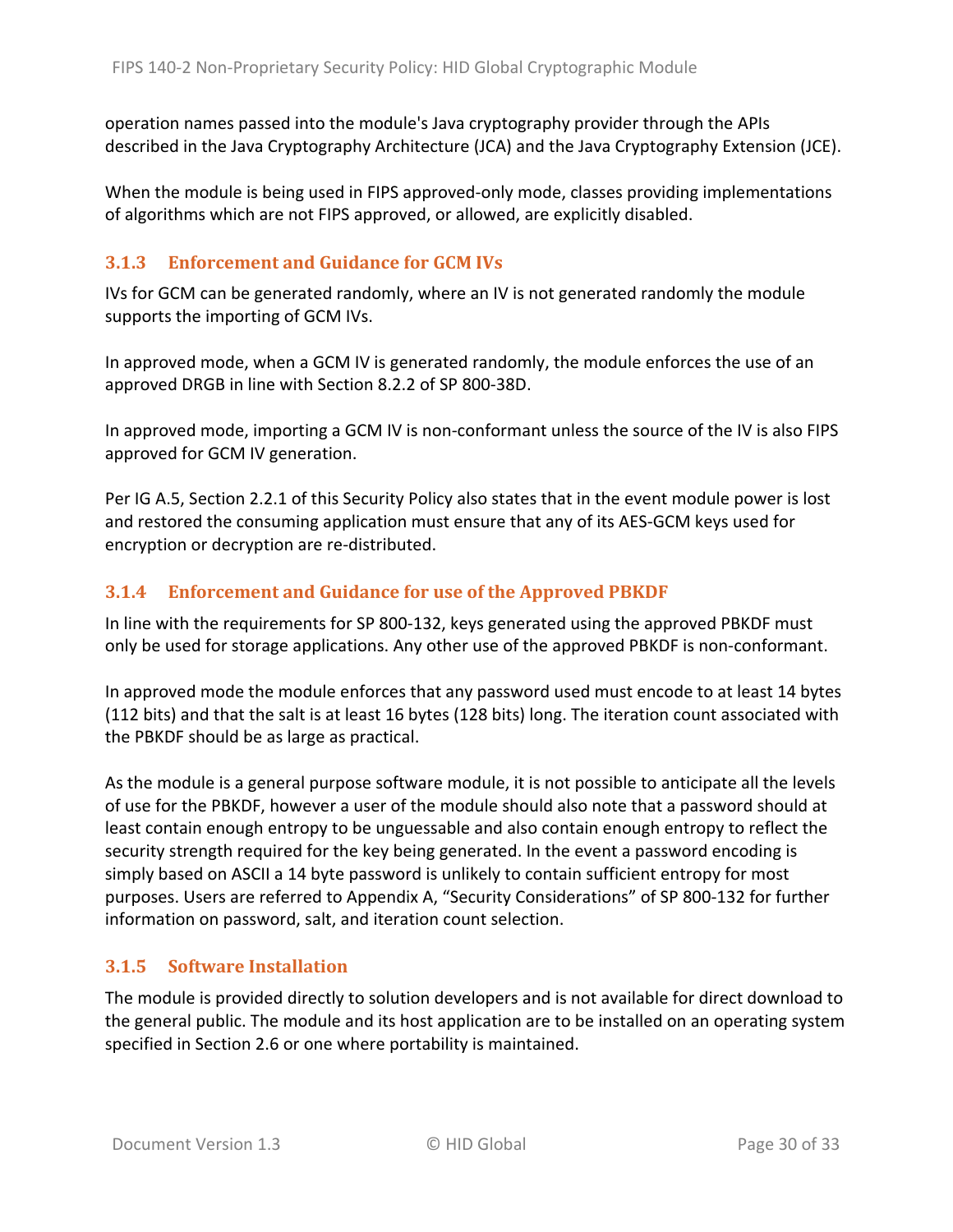## <span id="page-30-0"></span>**4 References and Acronyms**

### <span id="page-30-1"></span>**4.1 References**

| <b>Abbreviation</b> | <b>Full Specification Name</b>                                                                                                           |
|---------------------|------------------------------------------------------------------------------------------------------------------------------------------|
| <b>ANSI X9.31</b>   | X9.31-1998, Digital Signatures using Reversible Public Key Cryptography for<br>the Financial Services Industry (rDSA), September 9, 1998 |
| <b>FIPS 140-2</b>   | Security Requirements for Cryptographic modules, May 25, 2001                                                                            |
| <b>FIPS 180-4</b>   | <b>Secure Hash Standard (SHS)</b>                                                                                                        |
| <b>FIPS 186-3</b>   | Digital Signature Standard (DSS)                                                                                                         |
| <b>FIPS 186-4</b>   | Digital Signature Standard (DSS)                                                                                                         |
| <b>FIPS 197</b>     | <b>Advanced Encryption Standard</b>                                                                                                      |
| <b>FIPS 198-1</b>   | The Keyed-Hash Message Authentication Code (HMAC)                                                                                        |
| <b>FIPS 202</b>     | SHA-3 Standard: Permutation-Based Hash and Extendable-Output<br><b>Functions</b>                                                         |
| IG                  | Implementation Guidance for FIPS PUB 140-2 and the Cryptographic<br><b>Module Validation Program</b>                                     |
| <b>PKCS#1 v2.1</b>  | <b>RSA Cryptography Standard</b>                                                                                                         |
| PKCS#5              | Password-Based Cryptography Standard                                                                                                     |
| <b>PKCS#12</b>      | Personal Information Exchange Syntax Standard                                                                                            |
| SP 800-20           | Modes of Operation Validation System for Triple Data Encryption Algorithm<br>(TMOVS)                                                     |
| SP 800-38A          | Recommendation for Block Cipher Modes of Operation: Three Variants of<br><b>Ciphertext Stealing for CBC Mode</b>                         |
| SP 800-38B          | Recommendation for Block Cipher Modes of Operation: The CMAC Mode<br>for Authentication                                                  |
| SP 800-38C          | Recommendation for Block Cipher Modes of Operation: The CCM Mode for<br>Authentication and Confidentiality                               |
| SP 800-38D          | Recommendation for Block Cipher Modes of Operation: Galois/Counter<br>Mode (GCM) and GMAC                                                |
| SP 800-38F          | Recommendation for Block Cipher Modes of Operation: Methods for Key<br>Wrapping                                                          |
| SP 800-56A          | Recommendation for Pair-Wise Key Establishment Schemes Using Discrete<br>Logarithm Cryptography                                          |
| SP 800-56B          | Recommendation for Pair-Wise Key Establishment Schemes Using Integer<br><b>Factorization Cryptography</b>                                |
| SP 800-56C          | Recommendation for Key Derivation through Extraction-then- Expansion                                                                     |
| SP 800-67           | Recommendation for the Triple Data Encryption Algorithm (TDEA) Block<br>Cipher                                                           |
| SP 800-89           | Recommendation for Obtaining Assurances for Digital Signature<br><b>Applications</b>                                                     |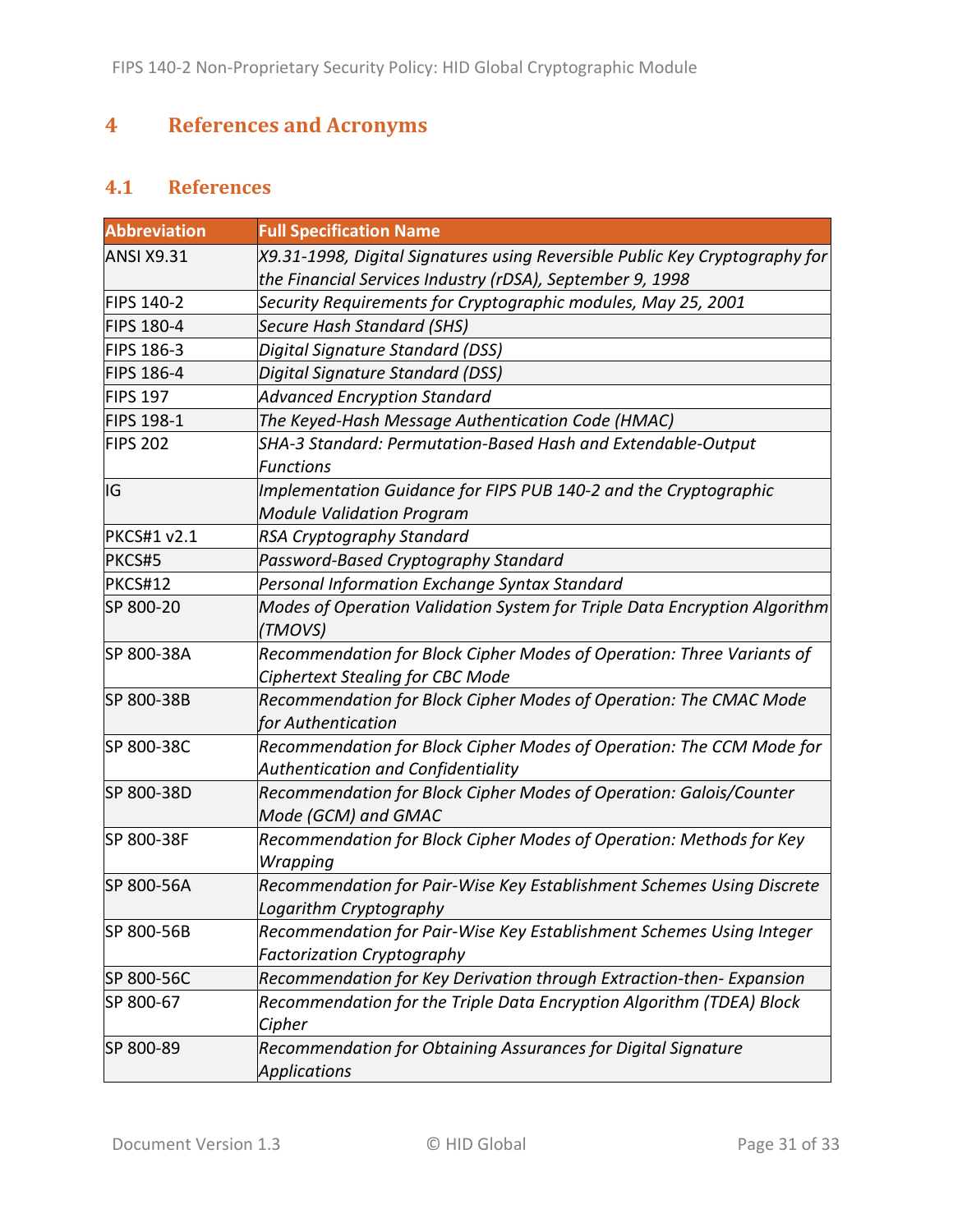| SP 800-90A          | Recommendation for Random Number Generation Using Deterministic           |
|---------------------|---------------------------------------------------------------------------|
|                     | <b>Random Bit Generators</b>                                              |
| SP 800-108          | Recommendation for Key Derivation Using Pseudorandom Functions            |
| SP 800-132          | Recommendation for Password-Based Key Derivation                          |
| SP 800-135          | Recommendation for Existing Application-Specific Key Derivation Functions |
| Table 45 Bafanensas |                                                                           |

<span id="page-31-0"></span>**Table 15 – References**

### **4.2 Acronyms**

The following table defines acronyms found in this document:

| <b>Acronym</b>           | <b>Term</b>                                    |
|--------------------------|------------------------------------------------|
| <b>AES</b>               | <b>Advanced Encryption Standard</b>            |
| API                      | Application Programming Interface              |
| <b>CBC</b>               | Cipher-Block Chaining                          |
| <b>CCM</b>               | Counter with CBC-MAC                           |
| <b>CDH</b>               | Computational Diffie-Hellman                   |
| <b>CFB</b>               | <b>Cipher Feedback Mode</b>                    |
| <b>CMAC</b>              | Cipher-based Message Authentication Code       |
| <b>CMVP</b>              | Cryptographic Module Validation Program        |
| CO                       | Crypto Officer                                 |
| <b>CPU</b>               | <b>Central Processing Unit</b>                 |
| $\mathsf{CS}\phantom{0}$ | <b>Ciphertext Stealing</b>                     |
| <b>CSP</b>               | <b>Critical Security Parameter</b>             |
| <b>CTR</b>               | Counter-mode                                   |
| <b>CVL</b>               | <b>Component Validation List</b>               |
| <b>DES</b>               | Data Encryption Standard                       |
| DH                       | Diffie-Hellman                                 |
| <b>DRAM</b>              | <b>Dynamic Random Access Memory</b>            |
| <b>DRBG</b>              | Deterministic Random Bit Generator             |
| <b>DSA</b>               | Digital Signature Algorithm                    |
| <b>DSTU4145</b>          | Ukrainian DSTU-4145-2002 Elliptic Curve Scheme |
| EC                       | <b>Elliptic Curve</b>                          |
| <b>ECB</b>               | <b>Electronic Code Book</b>                    |
| <b>ECC</b>               | <b>Elliptic Curve Cryptography</b>             |
| <b>ECDSA</b>             | Elliptic Curve Digital Signature Algorithm     |
| <b>EMC</b>               | <b>Electromagnetic Compatibility</b>           |
| <b>EMI</b>               | Electromagnetic Interference                   |
| <b>FCC</b>               | <b>Federal Communications Commission</b>       |
| <b>FIPS</b>              | <b>Federal Information Processing Standard</b> |
| <b>GCM</b>               | <b>Galois/Counter Mode</b>                     |
| <b>GMAC</b>              | Galois Message Authentication Code             |